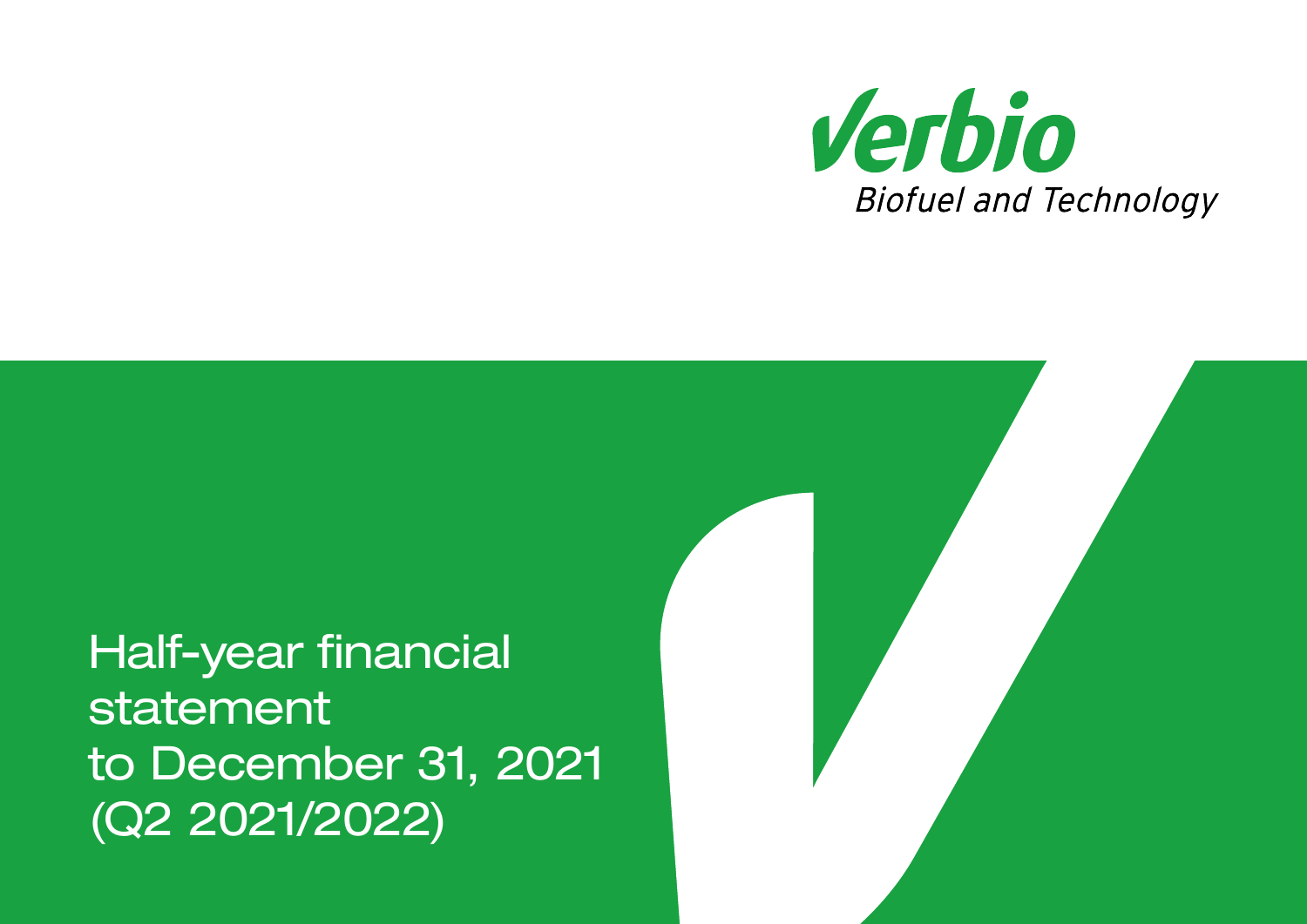## Group key figures

[in EUR million]

#### <span id="page-1-0"></span>Group key figures

## [Segment key figures](#page-2-0)

[Group Interim Management Report](#page-4-0)

[Consolidated Interim](#page-14-0)  Financial Statements

[Other information](#page-29-0)

| Profitability                                      | Q1 2021/2022 |              | Q2 2021/2022 1 HY 2021/2022 | Q1 2020/2021 | Q2 2020/2021 | 1 HY 2020/2021 |
|----------------------------------------------------|--------------|--------------|-----------------------------|--------------|--------------|----------------|
| Sales                                              | 350.4        | 458.7        | 809.1                       | 261.4        | 217.7        | 479.1          |
| <b>EBITDA</b>                                      | 40.2         | 147.0        | 187.2                       | 53.3         | 27.1         | 80.4           |
| <b>EBIT</b>                                        | 33.1         | 139.3        | 172.4                       | 45.6         | 19.4         | 65.0           |
| EBIT-margin (%)                                    | 9.4          | 30.4         | 21.3                        | 17.4         | 8.9          | 13.6           |
| <b>EBT</b>                                         | 32.8         | 139.1        | 171.9                       | 45.3         | 19.2         | 64.5           |
| Net result for the period 4)                       | 22.6         | 97.7         | 120.3                       | 31.7         | 12.5         | 44.2           |
| Basic earnings per share (EUR)                     | 0.35         | 1.55         | 1.90                        | 0.50         | 0.20         | 0.70           |
| Diluted earnings per share (EUR)                   | 0.35         | 1.54         | 1.89                        | 0.50         | 0.20         | 0.70           |
| <b>Operating data</b>                              | Q1 2021/2022 |              | Q2 2021/2022 1 HY 2021/2022 | Q1 2020/2021 | Q2 2020/2021 | 1 HY 2020/2021 |
| Production (tonnes)                                | 209,066      | 223,347      | 432,413                     | 216,996      | 208,630      | 425,626        |
| Production (MWh)                                   | 199,877      | 214,841      | 414.718                     | 216,071      | 198.101      | 414,172        |
| Utilisation Biodiesel/Bioethanol (%) <sup>1)</sup> | 90.9         | 97.1         | 94.0                        | 94.3         | 90.7         | 92.5           |
| Utilisation Biomethane (%) <sup>1)</sup>           | 88.8         | 95.5         | 92.2                        | 96.0         | 88.0         | 92.0           |
| Investment in property, plant and equipment        | 19.3         | 23.4         | 42.7                        | 11.5         | 20.8         | 32.3           |
| Number of employees <sup>2)</sup>                  | 892          | 922          | 922                         | 754          | 780          | 780            |
| <b>Net asset position</b>                          | 30.09.2021   | 31.12.2021   | 31.12.2021                  | 30.09.2020   | 31.12.2020   | 31.12.2020     |
| Net financial assets                               | 111.5        | 140.5        | 140.5                       | 86.6         | 79.2         | 79.2           |
| Equity                                             | 541.7        | 635.1        | 635.1                       | 419.7        | 433.5        | 433.5          |
| Equity ratio (%)                                   | 71.8         | 71.3         | 71.3                        | 75.0         | 75.8         | 75.8           |
| Balance sheet total                                | 754.8        | 890.5        | 890.5                       | 561          | 571.6        | 571.6          |
| <b>Financial position</b>                          | Q1 2021/2022 | Q2 2021/2022 | 1 HY 2021/2022              | Q1 2020/2021 | Q2 2020/2021 | 1 HY 2020/2021 |
| Operating cash flow                                | 18.5         | 76.9         | 95.4                        | 56.4         | 6.6          | 63.0           |
| Operating cash flow per share (EUR)                | 0.29         | 1.22         | 1.51                        | 0.90         | 0.10         | 1.00           |
| Cash and cash equivalents <sup>3)</sup>            | 141.5        | 170.5        | 170.5                       | 116.8        | 109.2        | 109.2          |

<sup>1)</sup> From July 1, 2021 the annual production capacity of the production plant is as follows:

biodiesel: unchanged 660.000 tonnes; bioethanol: unchanged 260.000 tonnes; biomethane: unchanged 900 GWh

2) At the balance sheet date

3) At the balance sheet data, including cash on segregated accounts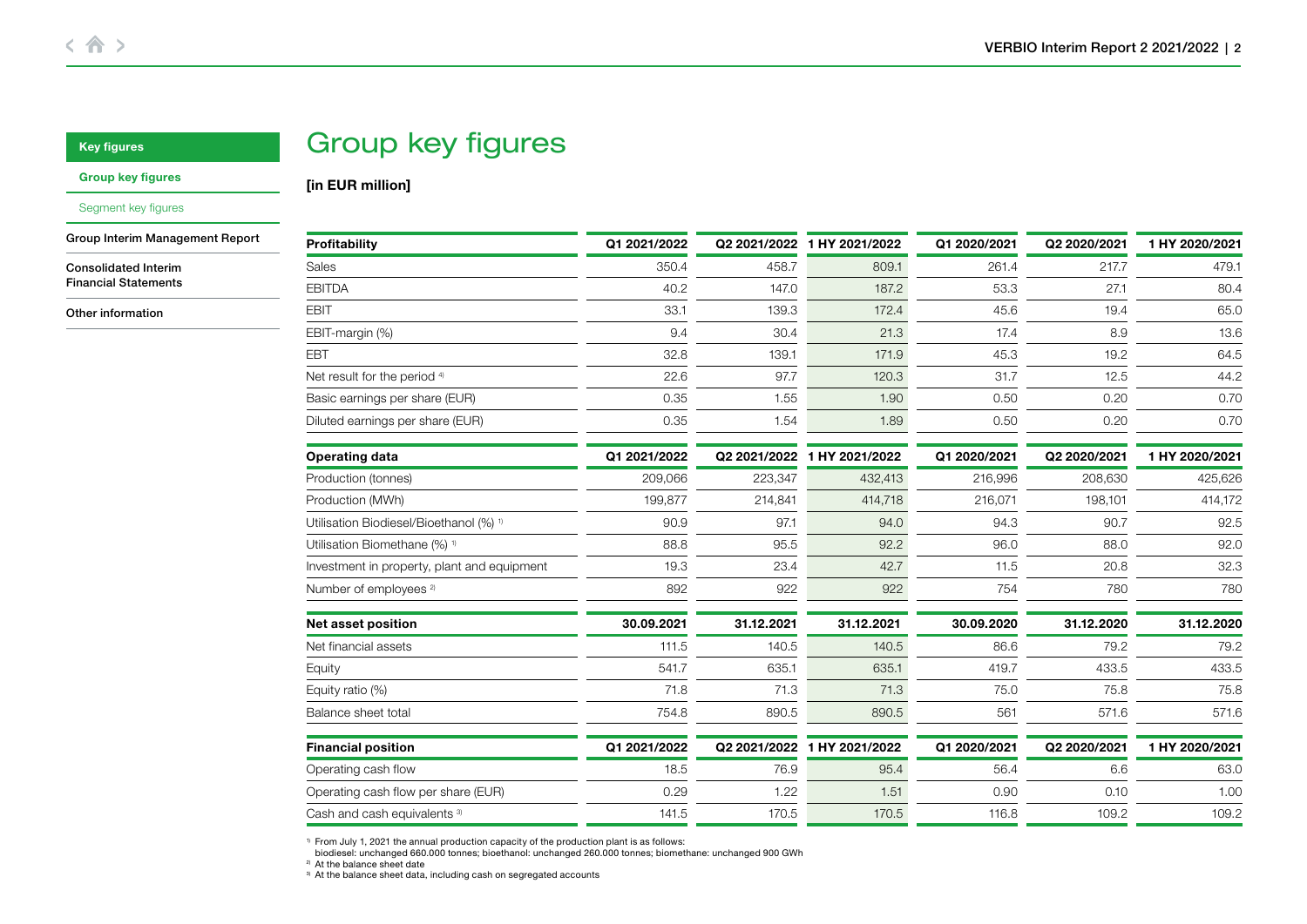## Segment key figures

<span id="page-2-0"></span>[Group key figures](#page-1-0)

#### Segment key figures

[Group Interim Management Report](#page-4-0)

[Consolidated Interim](#page-14-0)  Financial Statements

[Other information](#page-29-0)

| <b>Biodiesel</b>                  | Q1 2021/2022 | Q2 2021/2022 | 1 HY 2021/2022 | Q1 2020/2021 | Q2 2020/2021 | 1 HY 2020/2021 |
|-----------------------------------|--------------|--------------|----------------|--------------|--------------|----------------|
| Sales                             | 261.6        | 324.1        | 585.7          | 173.0        | 148.2        | 321.2          |
| <b>EBITDA</b>                     | 22.2         | 96.1         | 118.3          | 13.6         | 13.8         | 27.4           |
| <b>EBIT</b>                       | 19.6         | 93.6         | 113.2          | 10.9         | 11.0         | 21.9           |
| Production (t)                    | 150.007      | 155.185      | 305.192        | 154.888      | 152.342      | 307,230        |
| Utilisation (%) <sup>1)</sup>     | 90.9         | 94.1         | 92.5           | 93.9         | 92.3         | 93.1           |
| Number of employees <sup>2)</sup> | 224          | 219          | 219            | 214          | 219          | 219            |

| <b>Bioethanol (incl. Biomethane)</b>     | Q1 2021/2022 | Q2 2021/2022 | HY 2021/2022 | Q1 2020/2021 | Q2 2020/2021 | HY 2020/2021 |
|------------------------------------------|--------------|--------------|--------------|--------------|--------------|--------------|
| Sales                                    | 86.0         | 131.7        | 217.7        | 86.2         | 66.9         | 153.1        |
| <b>EBITDA</b>                            | 17.1         | 50.2         | 67.3         | 38.8         | 12.6         | 51.4         |
| <b>EBIT</b>                              | 13.0         | 45.6         | 58.6         | 34.2         | 8.2          | 42.4         |
| Production (t)                           | 59,059       | 68,161       | 127,221      | 62,108       | 56,288       | 118,396      |
| Production (MWh)                         | 199,877      | 214.841      | 414,718      | 216,071      | 198,101      | 414.172      |
| Utilisation Bioethanol (%) <sup>1)</sup> | 90.9         | 104.9        | 97.9         | 95.6         | 86.6         | 91.1         |
| Utilisation Biomethane (%) <sup>1)</sup> | 88.8         | 95.5         | 92.2         | 96.0         | 88.0         | 92.0         |
| Number of employees <sup>2)</sup>        | 456          | 477          | 477          | 358          | 371          | 371          |

| Other       | Q1 2021/2022 | Q2 2021/2022 | 1 HY 2021/2022 | Q1 2020/2021 | Q2 2020/2021 | HY 2020/2021 |
|-------------|--------------|--------------|----------------|--------------|--------------|--------------|
| Sales       |              |              | IU.            |              |              | O.Z          |
| <b>EBIT</b> |              | U.           | υ.t            | U.C          |              | U.C          |

1) From July 1, 2021 the annual production capacity of the production plant is as follows: biodiesel: unchanged 660.000 tonnes; bioethanol: unchanged 260.000 tonnes; biomethane: unchanged 900 GWh

<sup>2)</sup> At the balance sheet date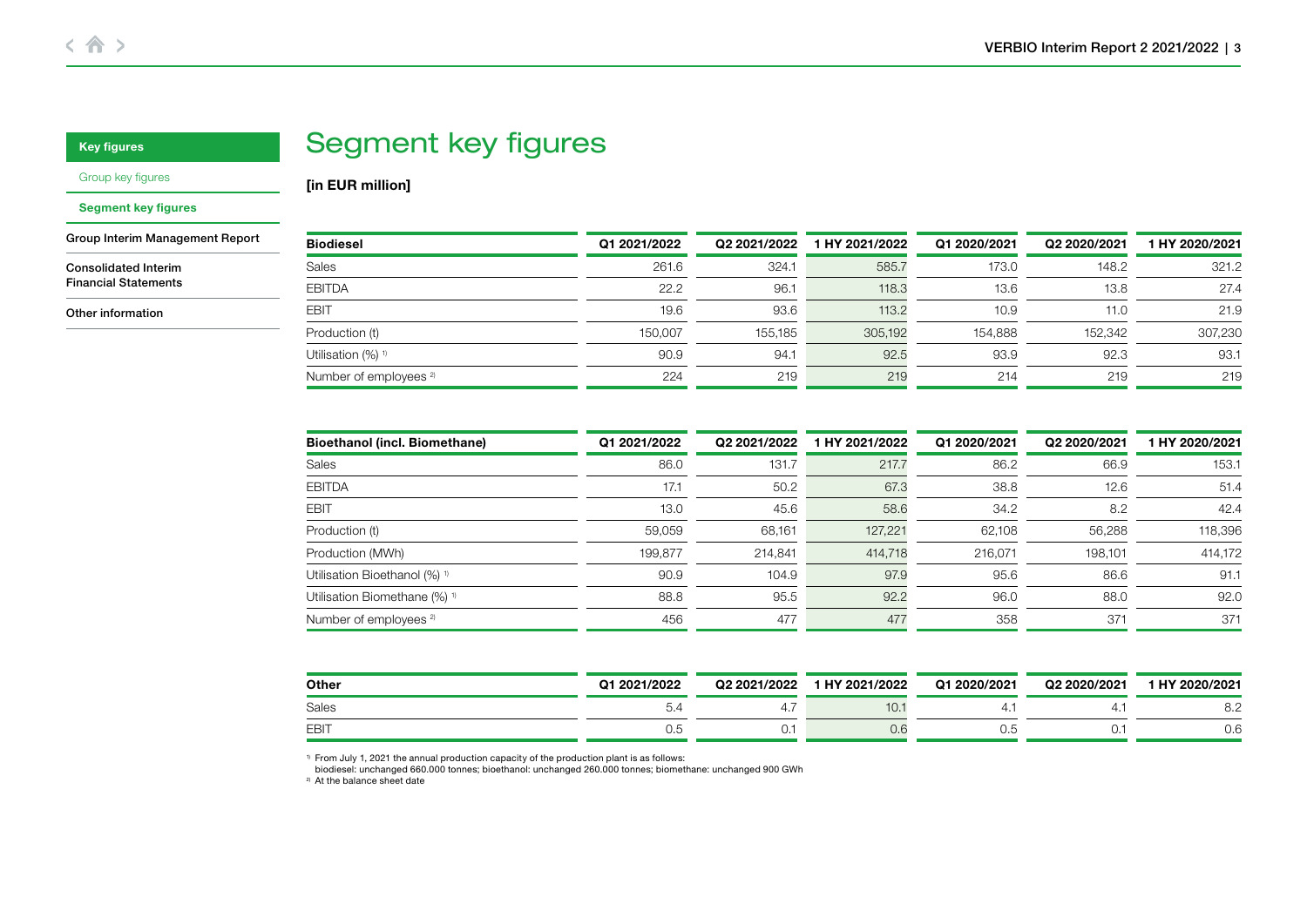# **Contents**

| <b>Group Interim Management Report</b>                            | $\overline{5}$ | Other information                      | 30 |
|-------------------------------------------------------------------|----------------|----------------------------------------|----|
| Economic report                                                   | 5              | <b>Executive bodies of the Company</b> | 30 |
| Outlook, opportunity and risk report                              | 13             | <b>Financial calendar</b>              | 32 |
|                                                                   |                | Imprint and contacts                   | 32 |
| <b>Consolidated Interim</b><br><b>Financial Statements (IFRS)</b> | 15             |                                        |    |
| Consolidated statement of comprehensive income                    | 16             |                                        |    |
| <b>Consolidated balance sheet</b>                                 | 17             |                                        |    |
| Consolidated cash flow statement                                  | 19             |                                        |    |
| Consolidated statement of changes in equity                       | 21             |                                        |    |
| Selected explanatory disclosure notes                             | 22             |                                        |    |
| Affirmation of the legal representatives                          | 29             |                                        |    |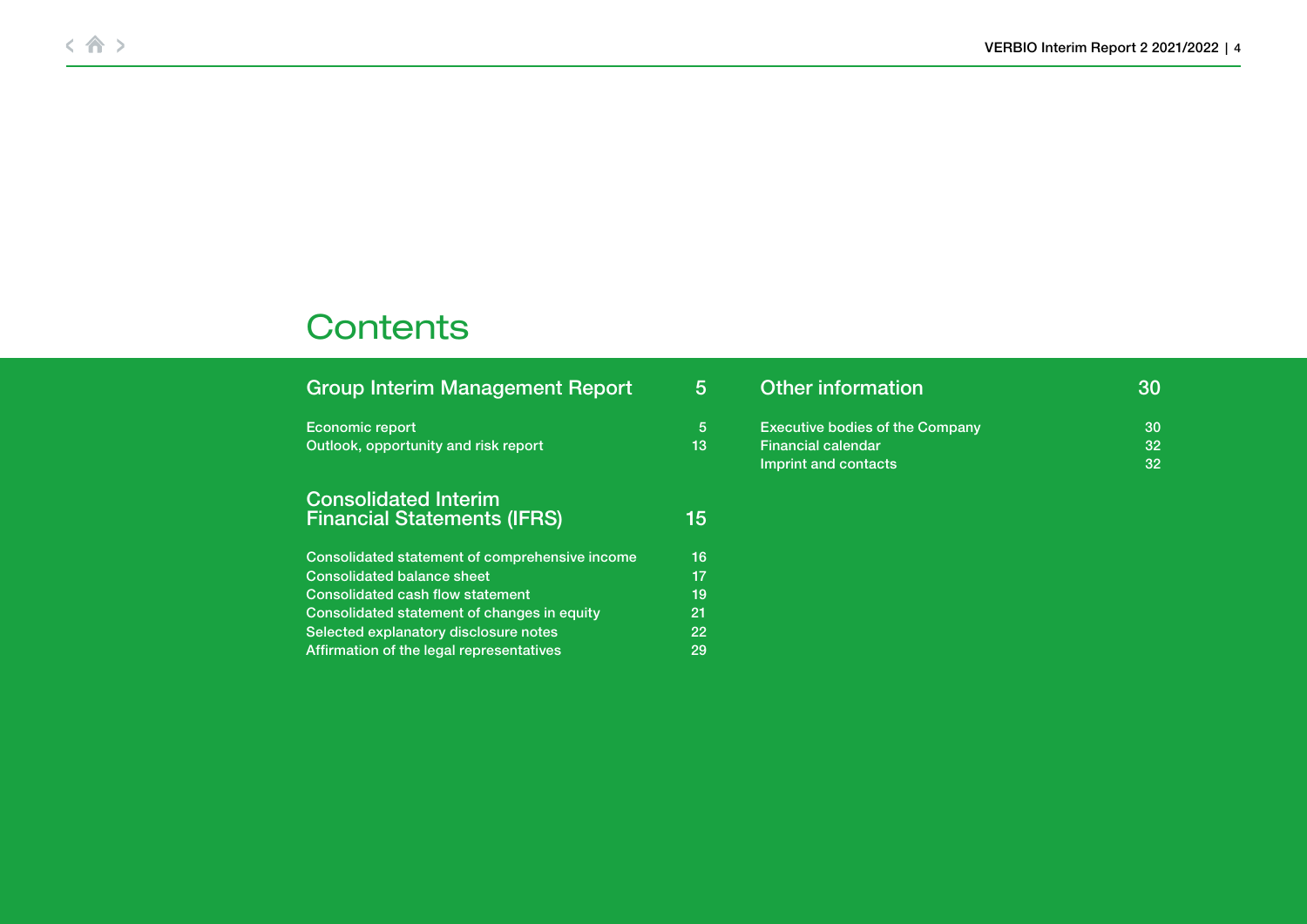### <span id="page-4-0"></span>Group Interim Management Report

Economic report

[Outlook, opportunity](#page-12-0)  and risk report

[Consolidated Interim](#page-14-0)  Financial Statements

[Other information](#page-29-0)

## Group Interim Management Report

for the period from July 1, 2021 to December 31, 2021

## Economic report

#### Economic and political environment

Market conditions for biofuels

#### **Germany**

At the time of writing, statistics are available from the German Federal Office of Economics and Export Control (Bundesamt für Wirtschaft und Ausfuhrkontrolle – BAFA) for the 2021 calendar year up until October 2021. On an accumulated basis a slight fall of approximately 1.0 percent is reported for the first ten months of 2021 for both petrol-based fuels and diesel. That the massive fall in consumption in 2020, which was heavily affected by the hard lockdown in the period from March to May 2020, continued into 2021 was due to the winter months; here too there was a comparatively hard lockdown, as well as other restrictions associated with the COVID-19 pandemic. In 2020 the oil industry maximised their use of biofuels as additives to fossil fuels due to the inability to carry forward greenhouse gas reduction quotas from the previous year. This trend did not continue into 2021. The use of biodiesel and HVO (co-hydrogenated vegetable oil) fell in the first ten months by almost 17 percent or 433,622 tonnes compared to the previous year. The use of bioethanol as a petrol additive alone remained consistent with the level in the previous year at 818,500 tonnes, the slight fall of 0.7 percent approximately corresponding to the 1.0 percent decline in petrol consumption.

As a result of the increase in the price of national BEHG (BEHG: Brennstoffemissionshandelsgesetz) CO<sub>2</sub> fuel emissions trading certificates from EUR 25.00/tonne CO<sub>2</sub> to EUR 30/ tonne CO<sub>2</sub>, it is to be expected that in 2022 the potential offered by biofuels as additives will continue to be maximised, and that the advantage offered by E10 will remain.

This provides a positive outlook for the continued development of E10 volumes. While the market share of E10 in 2020 was still below 12 percent, in September 2021 the 18 percent level was exceeded. The increase in the GHG quota led to significant discounts for E10 compared to E5 at filling stations (around 6 cents/litre) and made it easier for the consumer to fill up in an environmentally-friendly way.

## CNG (Compressed Natural Gas)/ LNG (Liquefied Natural Gas)/ biomethane as biofuel

The share of biomethane added to natural gas fell significantly in recent years until 2019, before increasing sharply in 2020. The consumption data presented in the report issued by the Federal Ministry of Finance (BMF) on the statistics for the fulfilment of the biofuels quota is reported as follows: 345 GWh in 2015, increases to 373 GWh in 2016 and 449 GWh in 2017, followed by a decline to 389 GWh in 2018 which continued into 2019 with 341 GWh. In 2020 the volume increased again, reaching a record 717 GWh.

Two decisions by the Federal Government and the Federal Ministry of Transport respectively, then under Andreas Scheuer, made significant contributions to this positive development.

- The toll exemption for heavy goods vehicles powered by CNG created an incentive for transport companies to use Bio-CNG fuel.
- The public utility energy companies continue to be able to operate their Bio-CNG bus fleets or to replace or expand them with more modern, more efficient buses. Originally it was feared that the Clean Vehicles Directive would mean that new bus purchases would be limited to electric vehicles and fuel-cell powered vehicles, as the parallel use of different power chains would be too expensive. The implementation was governed in such a way that the minimum target can, if required, be achieved across state lines as well as on a flexible basis by the states.

In addition, the differences in the CO<sub>2</sub> emissions between fossil CNG and biomethane are encouraging more and more operators of filling stations to substitute CNG with biomethane in order to profit from the cheaper alternatives offered by manufacturers of biomethane.

The outlook in this market segment can be regarded as positive in view of the forthcoming legal requirements that may be introduced to implement RED II. These include the withdrawal of credits for the use of fossil natural gas to meet greenhouse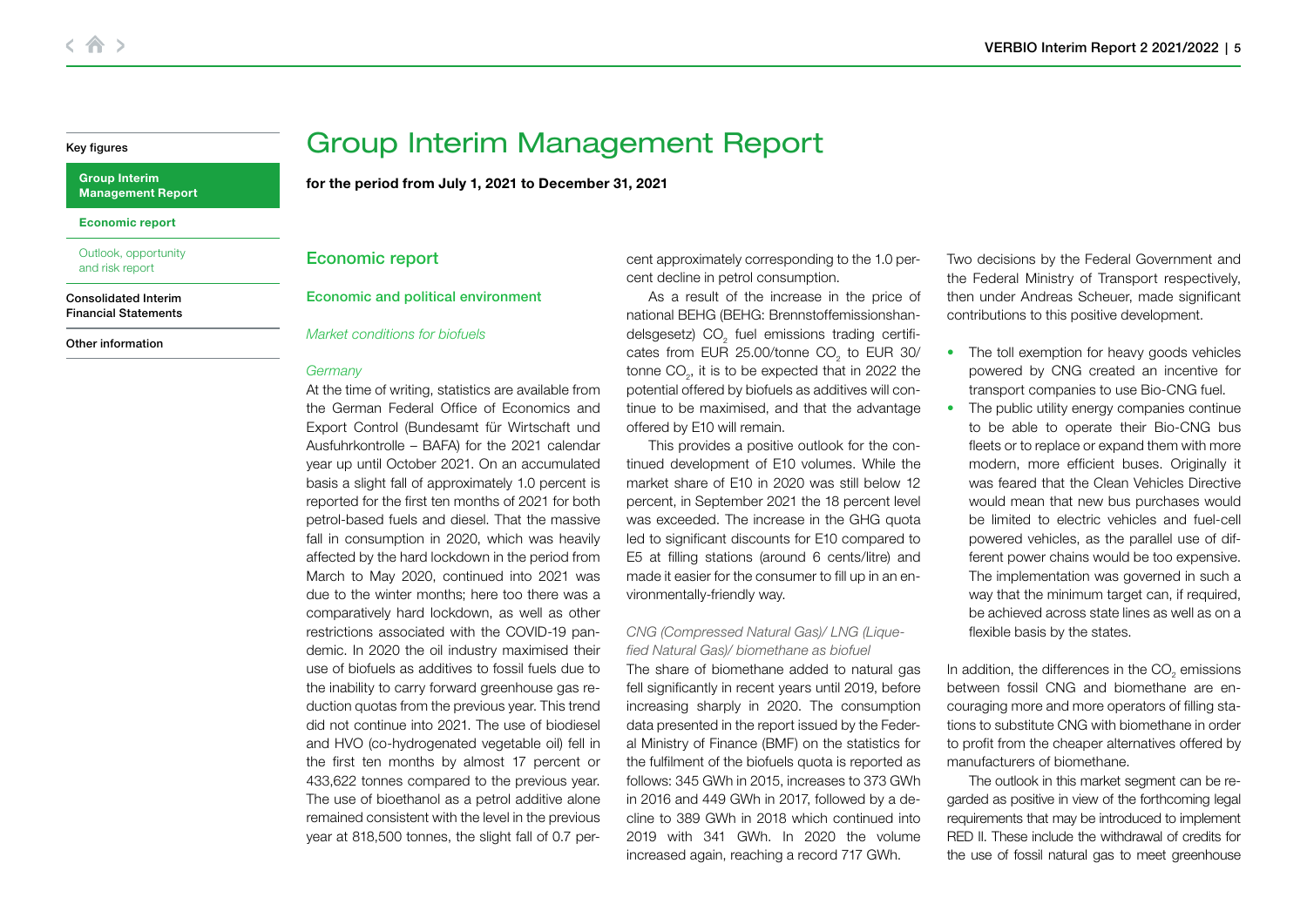#### Group Interim [Management Report](#page-4-0)

#### [Economic report](#page-4-0)

#### [Outlook, opportunity](#page-12-0)  and risk report

[Consolidated Interim](#page-14-0)  Financial Statements

[Other information](#page-29-0)

reduction quotas from January 1, 2022, the planned introduction of double credits for advanced biomethane on exceeding the GHG quota, as well as the exemption from  $\mathrm{CO}_2^{}$  taxation for biomethane.

The Federal support programme also includes the approval of an extension to the exemptions from road tolls offered to CNG/ LNG-powered heavy goods vehicles. This is in addition to pressure from industry for a transfer to CO $_2$ -neutral transport.

We expect that biomethane will succeed. and that in this market it will prove to be the future of biofuels.

#### **Europe**

The sales markets for biofuels in Europe are still affected by the fact that the Renewable Energy Directive (RED) is being implemented very differently in different EU member states. On the one hand, this situation offers arbitrage possibilities. However, it can also result in market entry barriers for certain countries.

Overall, however, we are seeing that the quota for use of biofuels as additives is increasing across Europe, and more and more countries are converting from volume-based quotas to a GHG quota system.

#### North America

Following the Democratic Party's victory in the US presidential elections, at the same time as holding on to their tight majority in Congress, there were expectations of an upturn in the market for renewable fuels. However, the clean energy proposals turned into a political lever because the Democrats were not able to unite the party behind the proposed "Build Back Better" (BBB) legislation. At the same time the Republicans continue to be united against many aspects of the proposed law.

It is to be assumed that the Biden administration will try to create new legislation which will deal in detail with many of the BBB clean energy proposals. While there was initial uncertainty about the exceptions for "small refineries" that were granted in large numbers by the Trump administration, the latest announcements from the EPA (Environmental Protection Agency) have alleviated these concerns. Regrettably, however, the exceptions that were in place in the Trump era have reduced the demand for renewable fuels significantly, leading to unprecedented pressure on the profit margins for all forms of biofuel. This has resulted in many manufacturers being forced to reduce their production volumes or to cease production on a temporary basis in the years 2019, 2020 and 2021. The most recent EPA instruction that these exceptions should no longer be applied has resulted in the market returning to stability.

However, the biodiesel market in the USA continues to be characterised by excess capacity and competition for raw materials, which is primarily due to numerous projects for renewable diesel (HVO) being commissioned or announced. It remains uncertain how this will affect market conditions in the long term, and the extent to which the planned capacity for renewable diesel can be brought on line. In the short term, looking forward over the next two to three years, raw materials will continue to be scarce with an associated pressure on margins. Overall the biofuels industry, despite the setbacks, is looking to President Biden and his government in the hope that they will give new momentum to the use of biofuels. The renewed commitment to the Paris climate accord was an excellent first step towards achieving this objective. However, it remains the case that the laws and regulations needed by the biofuels industry are not in place.

The government in Canada continues to work on a clean fuel standard that is intended to be applied nationally. It is planned to implement this in 2022/2023. However, the plans so far give the oil industry a wide range of fulfilment options. As a result, we do not currently anticipate a significant improvement in the framework conditions for the biodiesel business.

#### Trends in sales prices for biofuels

#### Germany and Europe

An increase in the prices of biofuels was noted in the second quarter of the financial year 2021/2022. This was due to the increase in prices for agricultural raw materials and energy, in particular for natural gas.

At EUR 1,157/tonne, prices for biodiesel in the second quarter of the financial year 2021/2022 were significantly above the average prices in the same period in the previous year (+130 percent). In the same period the price of rapeseed oil increased by EUR 720/tonne (+84 percent).

Good demand for biodiesel and a limited availability of vegetable oils (in particular the oilseeds that form the basis of biodiesel) led to significant increases in production margins. In addition, closures by some catalyst manufacturers caused a decline in the availability of rapeseed oil methyl ester (RME).

In the second quarter of the financial year 2021/2022 bioethanol was at approximately EUR 540/cbm above the level in the same period in the previous year, an increase of 95 percent. In the same period wheat prices increased by approximately EUR 76/tonne above the value of the same period in the previous year, an increase of 37 percent.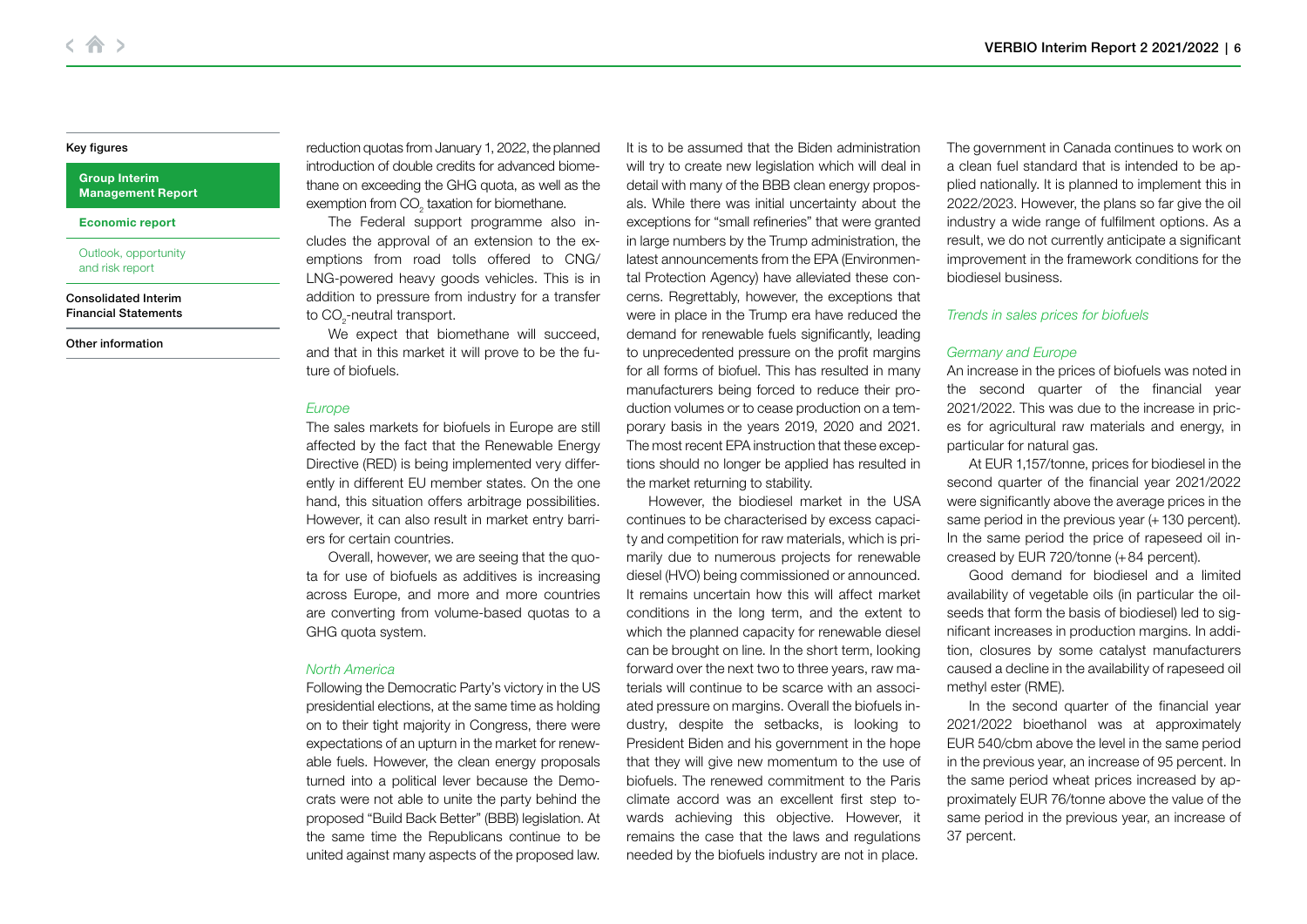#### Group Interim [Management Report](#page-4-0)

#### [Economic report](#page-4-0)

[Outlook, opportunity](#page-12-0)  and risk report

[Consolidated Interim](#page-14-0)  Financial Statements

[Other information](#page-29-0)

Here it should be taken into account that the share of energy in the production of ethanol is much higher than it is in the production of biodiesel. The lack of imports and low inventories in tank storage in ARA (Amsterdam, Rotterdam, Antwerp) further encouraged the price trend, so that we saw a record price of in excess EUR 1,500/cbm set for ethanol on November 11, 2021. The spot prices for ethanol are currently around EUR 950/cbm.

#### North America

There has been a firm increase in sales prices in the USA since the election of Joe Biden. This has been driven by the strong increase in prices of raw materials and the expectation of more ambitious volume obligations (RVOs) for renewable fuels.

The volume of renewable fuels sold in 2021 exceeded the volume in 2020. The increase is continuing in 2022 across the board of all renewable fuels with the exception of ethanol, which is effectively limited by the additive mixing limit of 10 percent. Ethanol producers had to deal with the largest setbacks in 2020 and 2021 as a result of the COVID-19 pandemic and the associated falls in consumption of petrol-based fuels. However, it is now expected that they will recover to their usual levels in 2022.

It is assumed that the sales of biodiesel will lose market share due to market shake-outs and to the supply of renewable diesel (HVO). The sales volume of renewable diesel in 2022 could be double the volume in the previous year.

Also, Renewable Natural Gas (RNG) continues to show consistent annual growth. The sales volume in 2022 is expected to be almost 15 percent higher than it was in 2021, a similar rate of growth as was seen from 2020 to 2021.

## Trends in raw material prices

#### Grain and oilseed

The World Agricultural Supply and Demand Estimates Report (WASDE report) issued by the United States Department of Agriculture (USDA) on January 12, 2022 estimates that worldwide grain production is currently 2.7885 million tonnes. This represents a 1.8 million tonne reduction compared to the previous forecast. On the other hand, compared to the January 2021 report the USDA forecast of 2.7143 billion tonnes was increased by 74.22 million tonnes.

The closing inventory of grain was stated at 794.08 million tonnes in January 2022, 1.5 million tonnes lower than in the December report. In January 2021 806.5 million tonnes were estimated (WASDE issue 608, page 8), of which the share attributable to wheat was 279.95 million tonnes.

In the EU the December estimate issued by the European association representing the trade in grain, feedstuffs and other agricultural products (Coceral) estimates that the 2021 EU 27 harvest for wheat production will be 128.861 million tonnes (May 2021: 130.936 million tonnes). The expectation for the 2021 harvest in December 2020 was 127.891 million tonnes. A further 14.344 million tonnes is estimated for Great Britain in this harvest year (Coceral Grain crop forecast December 10, 2021).

The estimates for total grain production for the EU 27 and Great Britain were reduced further in the December report to 308.047 million tonnes. This figure had been 312.563 million tonnes in the September 2021 report. The 2020 harvest was 297.316 million tonnes. Accordingly, the harvest in 2021 was significantly larger than in 2020.

December 2021 provided the first outlook for the new harvest in 2022. Coceral expects a decline in wheat production in the EU 27 with a fall of approximately 3.5 million tonnes to 125.38 million tonnes, and a slight increase to 14.459 million tonnes for Great Britain, due to the area under cultivation. In total, the yields are expected to be weaker in 2022, with wheat at 57.5t/ha compared to 59t/ha in 2021. The situation may deteriorate further as a result of significant increases in agricultural production material costs. The area under cultivation for grain in the EU 27 increased in the harvest year 2022 to 52.583 million ha.

For the current harvest season 23.299 million tonnes of exports were reported up until November 2021 (source: Agridata, EU Commission). This means that grain exports in the marketing year 2021 were approximately 5.5 million tonnes higher than in the same period in the previous year.

The price developments gave the overall impression that grain markets were firm.

In November 2021 wheat reached USD 314/ tonne on the Chicago exchange, its highest level since November 2012 (Reuters).

US maize had recorded a peak in prices in May 2021 with USD 305/tonne, and was being traded at USD 240/tonne at the end of 2021/beginning of 2022. This shows a significant decline in prices compared to the first half of the year.

Wheat prices on the Matif exchange followed the lead in the USA. In Europe, they reached their peak at the end of November 2021 at EUR 305/ tonne. Prices have fallen back since then and are somewhat lower at EUR 275/tonne. However, the upwards tendency is unbroken, and the demand for exports remains. Spot goods on the Matif exchange were being traded at EUR 300/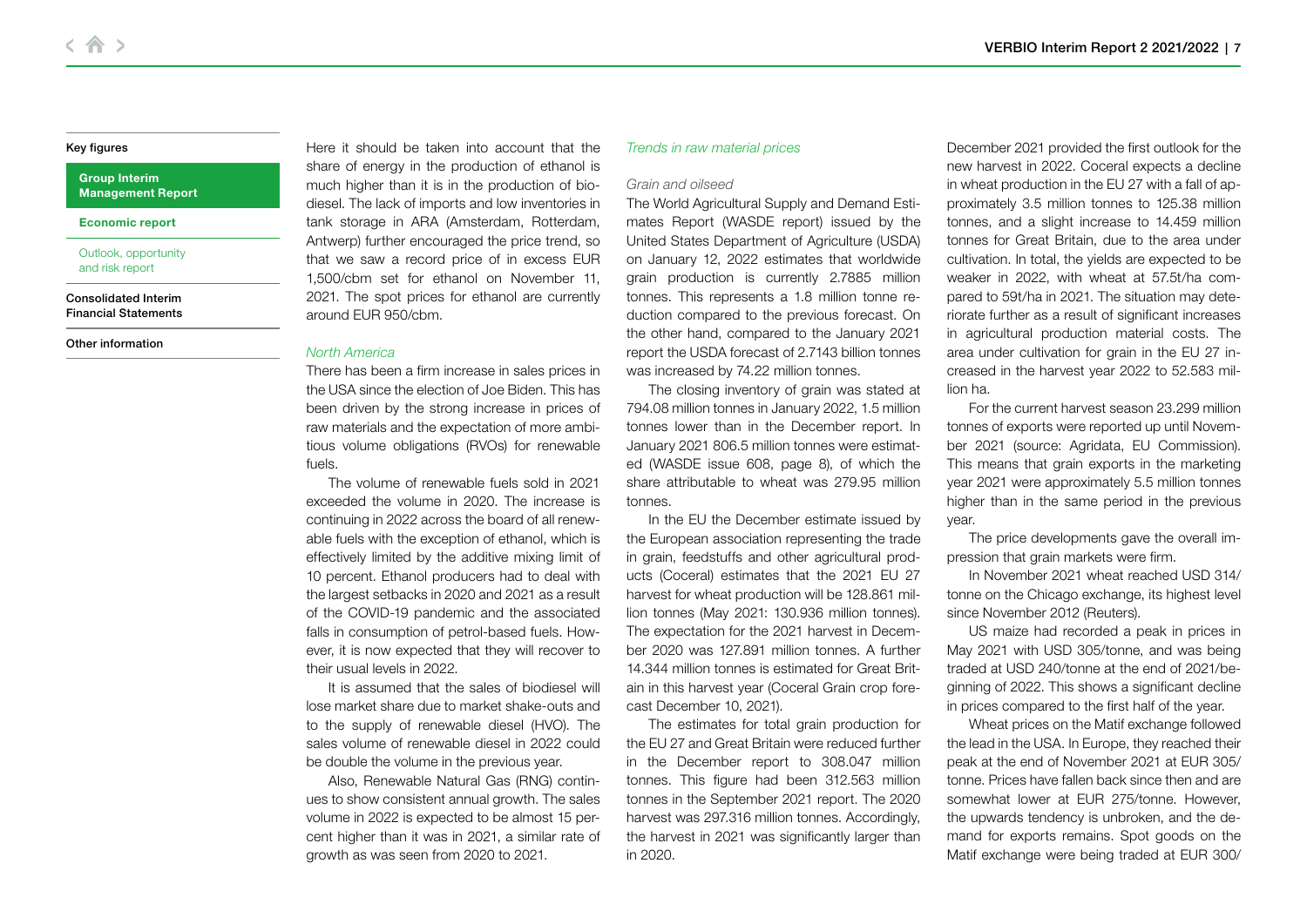#### Group Interim [Management Report](#page-4-0)

[Economic report](#page-4-0)

[Outlook, opportunity](#page-12-0)  and risk report

[Consolidated Interim](#page-14-0)  Financial Statements

[Other information](#page-29-0)

tonne at the start of August 2021. With the beginning of the new harvest, prices weakened slightly and currently contracts for March are trading at EUR 245/tonnes.

In its report dated January 12, 2022 the USDA expects 2021/2022 worldwide oilseed production to total 619.17 million tonnes (WASDE issue 620, page 10). As recently as July 2021 the harvest 2021/2022 had been forecast with a volume of 635.41 million tonnes. This reduction continued the trend set in the most recent USDA estimates.

The estimated production of oilseed meal in 2021/2022 was for 359.91 million tonnes (2020/2021: 348.70 million tonnes). Vegetable oil production is expected to total 214.97 million tonnes in 2021/2022 (2020/2021: 206.58 million tonnes).

Vegetable oil consumption is expected to increase to 210.67 million tonnes in 2021/2022 (2020/2021: 205.36 million tonnes). Oilseed meal consumption increases in 2021/2022 to 354.09 million tonnes (2020/2021: 346.26 million tonnes) (WASDE issue 620, page 10).

In Europe there was a small increase in the rapeseed harvest in 2021. In its December report Coceral reported 17.345 million tonnes, following 16.478 million tonnes in the previous year.

According to Oil World, the prices for vegetable oils hit an eight-year record high in the first half of 2021.

Prices for rapeseed on the Matif exchange were at record levels. On January 7, 2022 the prices for February contracts were traded at EUR 843/tonne, an all-time record. The premium for physical delivery (free at mill) have been at around the EUR 30/tonne mark compared to Matif prices for months. Currently the prices for rapeseed in Europe are slightly lower, with prices of EUR 750/tonne for February 2022 and EUR 700/tonne for delivery in May 2022, while the daily fluctuations continue to be extremely unusual. The prices for rapeseed have more than doubled since November 2021.

The prices for the new harvest in August 2022 are reaching almost EUR 600/tonne. This is due to the scarcity of raw materials and the lack of imports. Compared to the previous year only 2.57 million tonnes had been imported by the end of December 2021, primarily from Ukraine, Canada and Australia, whereby Canada, the traditional exporter to the EU, only exported 242,000 tonnes to the EU. In the previous year the imports totalled 4.02 million tonnes.

Exports from Canada will be on a downward trend over the coming years. Cargill, Viterra, FCL and Richardson, among others, have announced expansions to their processing capacity totalling approximately 7 million tonnes by 2024. Currently around 10 million tonnes of canola can be processed in Canada.

In the price analysis published by Oil World (Oil World October 29, 2021 No. 43/64 page 501) analysts expect that the high price levels for vegetable oils will not continue. Arguments that support this assumption include the improved availability of sunflowers, as well as the decline in consumption in the foodstuff industry and the biofuels sector.

The recovery of palm oil production, which has been forecast time and time again since the beginning of the year, has not materialised and appears to be shifting further into the future. Problems in the availability of workers continue to be reported, in particular in Malaysia, and these are intensified further by restrictions intended to stop the spread of the COVID-19 pandemic. The price of raw palm oil (FOB Malaysia) reached USD 1,300/tonne by the end of October 2021. In the spot market this high level is also being maintained.

Oil World anticipates that the recovery of vegetable oil production will continue, with an increase from approximately of approximately 6 to 8.5 million tonnes worldwide. The processing volume for the period from October 2021 to September 2022 is forecast to increase by 16.1 million tonnes to 512.39 million tonnes (Oil World issue 50/64 page 601–602).

The high prices should lead to a larger area under cultivation, and 292.3 million hectares are expected for sunflowers, soya and rape/canola. Inventories should increase from 110.7 million tonnes to 116.7 million tonnes by the end of the season.

In Brazil in particular, Oil World expects an increase in production to 145 million tonnes for 2022. There the climatic conditions were very good for the sowing season, with only the Rio Grande do Sul region experiencing weather which is too dry.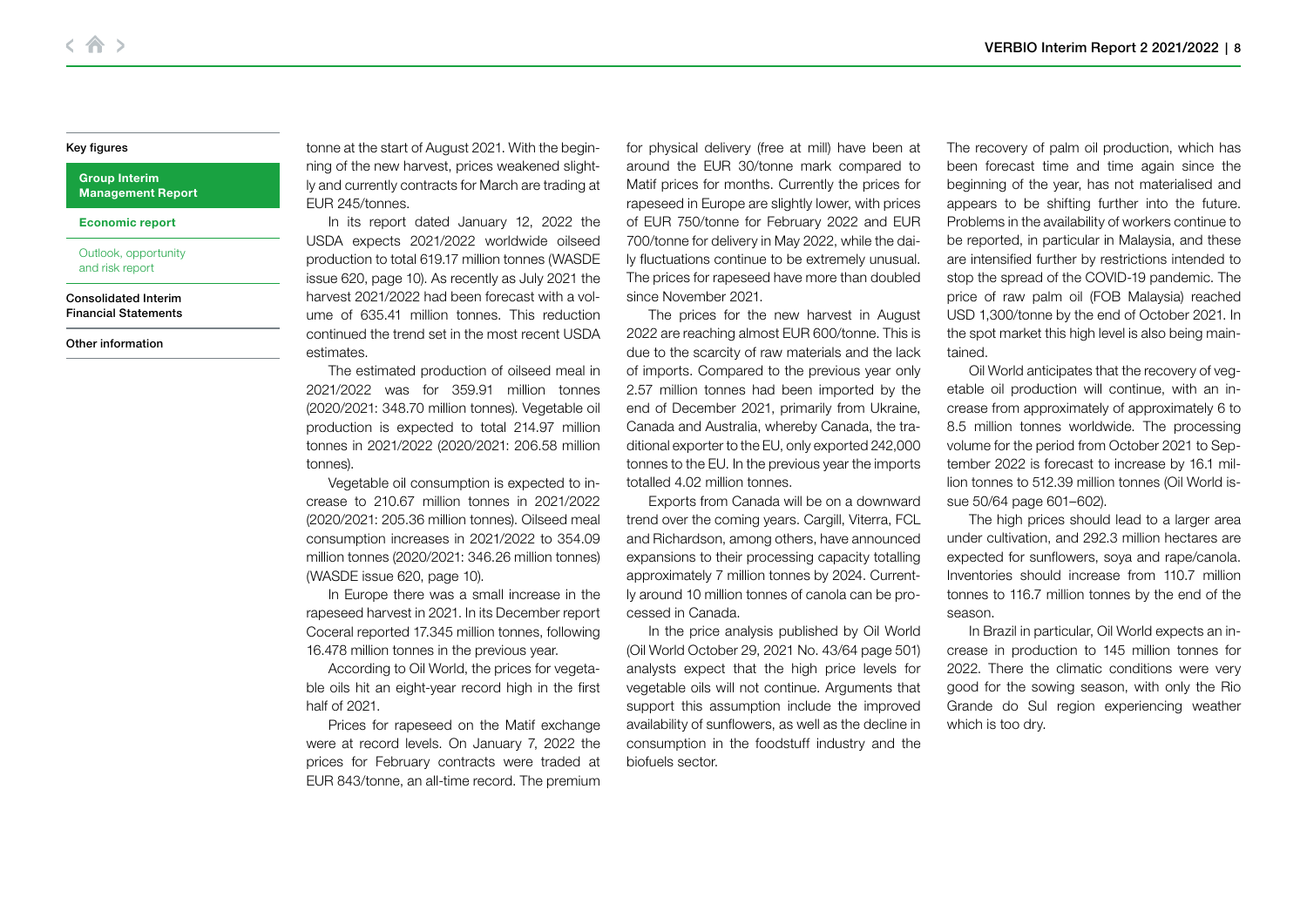#### Development of selected raw materials and products

| <b>Group Interim</b>                                       |                                           | Q1 2020/2021 | Q2 2020/2021 | Q3 2020/2021 | Q4 2020/2021 | 2020/2021 | Q1 2021/2022 | Q2 2021/2022 |
|------------------------------------------------------------|-------------------------------------------|--------------|--------------|--------------|--------------|-----------|--------------|--------------|
| <b>Management Report</b>                                   | Crude oil (Brent; USD/barrel)             | 43           | 44           | 61           | 69           | 54        | 73           | 80           |
| <b>Economic report</b>                                     | Diesel FOB Rotterdam (EUR/tonne)          | 307          | 307          | 411          | 462          | 371       | 511          | 597          |
| Outlook, opportunity                                       | Biodiesel (FAME -10 RED; EUR/tonne)       | 843          | 884          | 1.058        | 1.270        | 1011      | 1445         | 2.041        |
| and risk report                                            | Petrol FOB Rotterdam (EUR/tonne)          | 333          | 327          | 464          | 545          | 415       | 589          | 639          |
| <b>Consolidated Interim</b><br><b>Financial Statements</b> | Bioethanol (T2 German Specs; EUR/<br>cbm) | 740          | 571          | 521          | 626          | 615       | 702          | 1.111        |
| Other information                                          | Ethanol USA (CBOT; EUR/cbm)               | 286          | 312          | 371          | 506          | 368       | 505          | 505          |
|                                                            | Rapeseed oil (EUR/tonne)                  | 783          | 855          | 1.017        | 1.257        | 975       | 1.291        | 1.575        |
|                                                            | Palm oil (EUR/tonne)                      | 596          | 715          | 903          | 967          | 792       | 1.033        | 1.179        |
|                                                            | Soybean Oil (CBOT; EUR/tonne)             | 593          | 678          | 889          | 1.163        | 827       | 1.155        | 1.126        |
|                                                            | Wheat (MATIF; EUR/tonne)                  | 186          | 208          | 227          | 220          | 210       | 234          | 284          |
|                                                            | Wheat (CBOT; EUR/tonne)                   | 166          | 185          | 197          | 208          | 189       | 218          | 251          |
|                                                            | Sugar (EUR/tonne)                         | 233          | 270          | 297          | 309          | 277       | 352          | 376          |

### Political environment and legal framework for biofuels

The current environment for the transport transformation is being driven by the measures approved by the Federal Government in mid-2021. However, this is only a transitional phase. With the "Fit for 55" package the EU Commission has increased its climate protection objectives significantly (GHG savings of a net 55 percent in 2030). Specifically, among other things this means making amendments to the European emissions trading system (ETS), the Effort Sharing Regulation (ESR) and the Regulation on the Inclusion of Greenhouse Gas Emissions from Land Use, Land Use Change and Forestry.

For the ETS, an increase in the greenhouse gas reduction targets is planned from 40 percent to 61 percent by 2030. In addition, the emissions trading system will be expanded to include shipping. An important element of this is that there will be separate emissions trading for the transport and buildings sectors from 2026. In these sectors a reduction of greenhouse gas emissions of 43 percent compared to 2005 will be demanded by 2030. Sustainable bioenergy (RED II criteria) has a zero emissions factor. In addition, a climate social plan with a volume of EUR 23.7 billion until 2027, and EUR 48.5 billion for the years thereafter, is planned for the years 2025– 2032 in order to soften the cost burden of the measures.

Among other things a new linear climate reduction pathway is planned for the Effort Sharing Regulation from 2023.

Further amendments affect the RED III, an energy tax directive and new fleet limits for passenger vehicles.

For RED III it is planned to increase the targets for renewable energies in 2030 from 32 percent to 40 percent. The energetic minimum quota for the use of advanced biofuels (Appendix 9 Part A) is determined as follows: 0.2 percent in 2022, 0.5 percent in 2025, and 2.2 percent in 2030. The ceiling for cultivated biomass fuels continues to be the same as in RED II. High ILUC risk biofuels remain frozen at the 2019 level.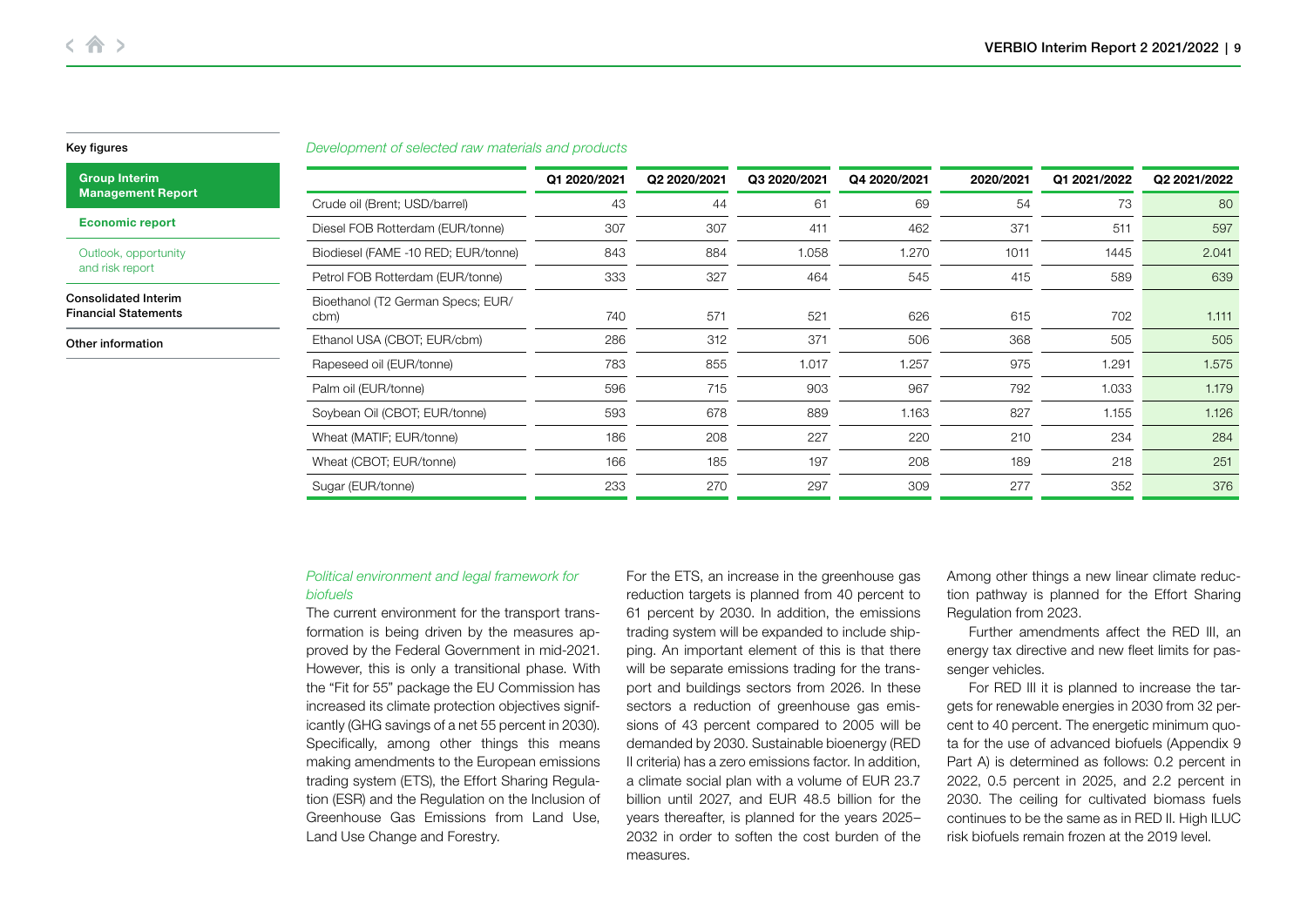#### Group Interim [Management Report](#page-4-0)

#### [Economic report](#page-4-0)

[Outlook, opportunity](#page-12-0)  and risk report

[Consolidated Interim](#page-14-0)  Financial Statements

[Other information](#page-29-0)

The CO<sub>2</sub> emissions norms for passenger vehicles (fleet targets) for 2030 will be increased from 37.5 percent to 55 percent, and those for light vehicles from 31 percent to 50 percent compared to the amounts targeted for 2021. A new target for 2035 will be a 100 percent CO<sub>2</sub> reduction compared to 2021. As the proposal made by the Commission does not include credits for renewable fuels, this means that it will not be possible to power a combustion engine vehicle with zero emissions (a de facto ban on vehicles powered solely by combustion engine; alternative hybrid powertrains)

### The new Federal Government

The new Federal Government will have to give some answers very soon in order to achieve the targets that it has set itself as well as meet the requirements from Brussels. The key discussion points will certainly concern the ways of meeting the higher targets using the potential methods available under the RFD II/RFD III requirements, and the role that needs to be given to biofuels for this purpose.

The new government has acted very quickly with a pleasing realistic base position with its first specifications, tendencies and decisions.

- It is important that the Federal Government gives priority to a fast expansion of renewable electricity capacity. This is indispensable for the achievement of the challenges for industry, buildings and transport. However, this will still take a considerable amount of time.
- It is also important that the current position on gas was amended to reflect reality. Robert Habeck, Federal Minister for Economic Affairs and Climate Action, recognises that the

electricity supply needs cannot be met without additional gas power plants.

- In wind power, too, the government is pushing for more speed. However, they have to recognise that here there are significant bureaucratic barriers that need to be overcome, but at the same time they are determined to meet their objectives, and need to.
- For the transport sector it is important that the Federal Government supports the EU's "Fit for 55" initiative. That also means, however, that after 2035 only carbon-neutral vehicles will be registered in Europe. The Federal Government wants to make Germany the gold standard for the use of electro mobility with a massive expansion of the charging station infrastructure.
- Volker Wissing, Federal Minister for Digital and Transport, has set a specific target, in agreement with the responsible departments, of 15 million electric vehicles by 2030, whereby hybrid vehicles are excluded from this total. Naturally, that will mean an increased demand for renewable electricity.
- It is important that the participants understand that this is the decisive limiting factor, and competition for the best use of green electricity must be based on commercial factors, sustainability and alternatives in the respective sectors. The current climate path study issued by the BDI [BDI – Bundesverband der Deutschen Industrie e.V.: Federation of German Industries] suggests that for the transformation of the industrial sector alone the quantity of green electricity required represents almost as much as the total quantity of all electricity currently produced. Volker Wissing has confirmed in an interview that

"the various energy sources will be used where they are most efficient". He was even more specific, noting that for the foreseeable future there is not enough E-fuel to power the combustion engine vehicles that are registered. That applies, based on statements he has made, also to hydrogen.

In view of the fact that we can assume that at least until mid-2035 almost two thirds (approximately 30 million vehicles) of vehicles on the road will still be combustion engine vehicles, politicians will now have to find solutions as to how this part of the total can make a contribution to climate protection. These solutions will need to be sustainable, available and cost efficient for consumers. In addition, the new government is aware that failure to meet targets will lead to a substantial budgetary burden. The forecast report issued by the old Federal Government assumes that the targets until 2030 will be missed by 271 million tonnes of CO<sub>2</sub>. Germany already has to pay EUR 23 million in penalty payments for missing the targets for 2021.

The statements of the new Federal Government on biofuels, that currently represent an indispensable option and will continue to do so in future, have so far been rather vague. The Federal Government must know that, for example, based on continuing with the current rules (GHG quota) an accumulated total of approximately 175 million tonnes of CO<sub>2</sub> could be saved by using biofuels by 2030. Here, consideration should be given to making a significant increase in the share of renewable energy used in transport for 2030, currently 14 percent (EU Renewable Energy Directive requirement). There must also be an examination of an increase in the shares of addi-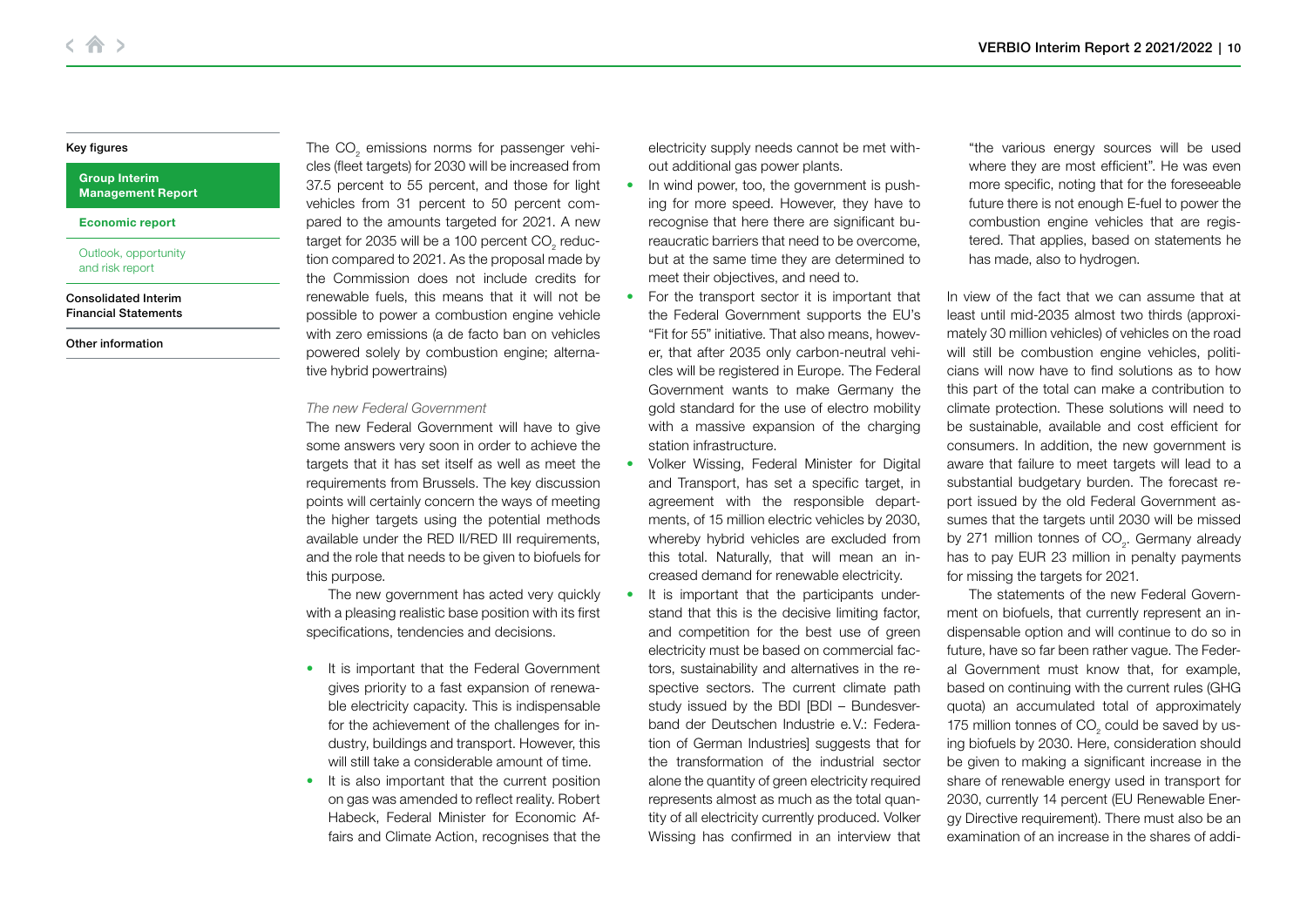## $\left\langle \begin{array}{c} A \end{array} \right\rangle$

### [Key figures](#page-1-0)

Group Interim [Management Report](#page-4-0)

[Economic report](#page-4-0)

[Outlook, opportunity](#page-12-0)  and risk report

[Consolidated Interim](#page-14-0)  Financial Statements

[Other information](#page-29-0)

tives used in petrol and diesel (e.g. E10 as new basis fuel and an increase in additives to E20; approval of B10 and higher additive rates for fleet vehicles).

Solutions are urgently needed for the heavy goods vehicle sector. According to the German Federal Ministry of the Environment, these alone contribute 47 million tonnes of CO<sub>2</sub> emissions (2019). A practical solution is already available for this today, which is commercially advantageous for all participants. Using biomethane manufactured from waste materials to power LNG vehicles already achieves significant amounts of CO<sub>2</sub> savings. This also raises questions about crediting biomethane that is pumped into Germany's natural gas network from other EU member states (mass balance crediting). One solution could be similar to Nabisy, a database that records and verifies biomethane flows.

It will need a lot of detailed implementation work (in the various departments), in particular given the short pathway to 2030, to make sure that the targets are met.

#### Regulatory and tax environment in Germany

We refer to the explanations provided in the 2020/2021 Annual Report for a description of the regulatory and tax situation in Germany. There have been no significant changes in the reporting period that have had an effect on the net assets, financial position and results of operations.

#### Business report and the Group's position

#### Results of operations

VERBIO produced 432,413 tonnes of biodiesel and bioethanol in the first six months of the 2021/2022 financial year, compared to 425,626 tonnes in the comparative period in the previous

year. This now represents a total capacity utilisation rate of 94 percent. In the first half-year of the financial year 2021/2022 414,718 MWh of biomethane were produced (1 HY 2020/2021: 414,172 MWh).

With increased production and sales volumes, the Group's revenues increased by 69 percent to EUR 809.1 million (1 HY 2020/2021: EUR 479.1 million). We refer to the information presented in the detailed comments on the individual segments.

Other operating income increased, primarily due to higher levels of currency exchange gains, and amounted to EUR 10.5 million (1 HY 2020/2021: EUR 7.3 million).

Material costs amounted to EUR 548.1 million, also significantly higher than in the same period in the previous year (1 HY 2020/2021: EUR 371.9 million). However, taking account of changes in inventory of unfinished and finished goods, the gross margin of EUR 268.6 million is significantly higher than in the comparative period in the previous year (1 HY 2020/2021: EUR 119.2 million). This is primarily due to the trends in the second quarter of 2021/2022, with a margin totalling EUR 176.7 million which was a result of the extraordinarily high sales prices for both biodiesel and bioethanol noted in that period.

Personnel expenses in the first six months of the financial year 2021/2022 amounted to EUR 30.2 million (1 HY 2020/2021: EUR 24.2 million). The increase is again due to the increase in the number of employees as a result of the rampup of the new business activities.

Other operating expenses amounted to EUR 26.3 million in the reporting period (1 HY 2020/2021: EUR 22.8 million). Other operating expenses primarily include the costs of repair and maintenance, outgoing freight costs, motor

vehicle costs, insurance and subscriptions, and losses on currency exchange translation.

Earnings before interest, taxes and depreciation (EBITDA) amounted to EUR 187.2 million, and is accordingly significantly above the level of the EBITDA in the comparative period in the previous year (1 HY 2020/2021: EUR 80.4 million). Overall, the level of costs remain comparatively unchanged, which has meant that the increase in gross margin contributions has resulted in an improved EBITDA.

The Group operating result (EBIT) amounted to EUR 172.4 million, a 107.4 percent increase over the comparative period in the previous year (1 HY 2020/2021: EUR 65.0 million).

The Group result before tax (EBT) totalled EUR 171.9 million (1 HY 2020/2021: EUR 64.5 million), and the net result for the period was EUR 120.3 million (1 HY 2020/2021: EUR 44.2 million). Based on the result for the period, basic earnings per share are EUR 1.90 (1 HY 2020/2021: EUR 0.70).

Further information is presented in the detailed comments on the individual segments.

#### Net assets and financial position

#### Assets and liabilities

The balance sheet total at December 31, 2021 amounted to EUR 890.5 million, representing an increase of EUR 211.9 million compared to June 30, 2021 (June 30, 2021: EUR 678.6 million).

The increase on the assets side of the balance sheet included increases in both current and non-current assets.

Non-current assets increased by a total of EUR 88.4 million and amounted to EUR 400.7 million at the balance sheet date (June 30, 2021: EUR 312.3 million). The increase is due to invest-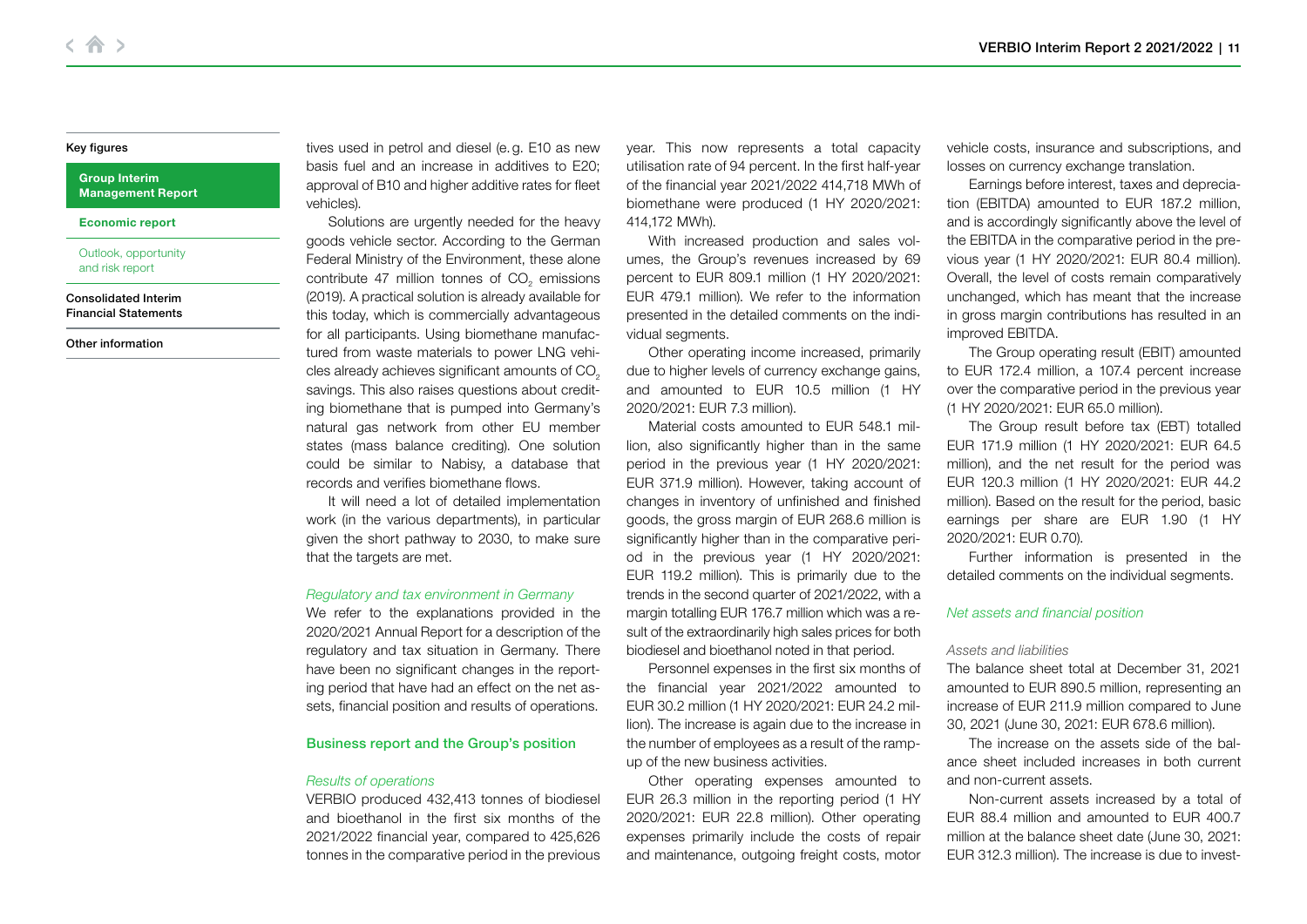#### Group Interim [Management Report](#page-4-0)

#### [Economic report](#page-4-0)

[Outlook, opportunity](#page-12-0)  and risk report

#### [Consolidated Interim](#page-14-0)  Financial Statements

[Other information](#page-29-0)

ments in property, plant and equipment, which exceeded scheduled depreciation charges by a significant amount. In addition, non-current other assets are presented (EUR 53.0 million; June 30, 2021: EUR 0.0 million) representing payments on account for future supplies of raw materials.

The EUR 123.5 million increase in current assets, from EUR 366.3 million at June 30, 2021 to EUR 489.8 million, is primarily due to increases in inventory (EUR 32.9 million), derivatives (EUR 24.9 million), and cash balances (EUR 51.7 million).

The increase in inventories is attributable to both higher inventories of raw materials due to grain purchases following the 2021 harvest, and to a renewed increase in inventories of biomethane quotas. Please refer to the comments on the cash flow statement for details of changes in the balance of cash and cash equivalents.

The liabilities and equity side of the balance sheet includes equity of EUR 635.1 million (June 30, 2021: EUR 509.9 million), representing approximately 71.3 percent (June 30, 2021: 75.1 percent) of the balance sheet total. The change in the equity ratio is primarily due to the fact that current liabilities have increased by a more than proportionate amount, while the Group's equity has increased. There have been comparatively minor changes in non-current liabilities compared to June 30, 2021; here only the deferred tax liabilities are reported with a total of EUR 11.0 million after EUR 1.8 million at June 30, 2021. Within current liabilities there was a significant increase in trade payables (December 31, 2021: EUR 85.4 million; June 30, 2021: EUR 45.4 million) and tax liabilities (December 31, 2021: EUR 39.3 million; June 30, 2021: EUR 19.0).

## Cash flows

The operating cash flow for the reporting period totalled EUR 95.4 million (1 HY 2020/2021: EUR 63.0 million). The increase compared to the previous year is primarily due to the result for the period and to a significant increase in trade liabilities (1 HY 2020/2021: a slight decrease), while there has been an increase in trade receivables and inventories with a corresponding reduction in cash balances (1 HY 2020/2021: a slight overall decrease). In addition, the operating cash flow in the first half of the financial year is affected by the cash outflow in connection with the longterm payment on account for purchases of raw materials, which is presented within non-current assets.

Driven by the Group's investment activities in the first half-year 2021/2022 total cash outflows totalled EUR 41.8 million (1 HY 2020/2021: cash outflows of EUR 11.6 million); these are almost wholly driven by the cash outflows for investments in property, plant and equipment. In the 1 HY 2020/2021 comparative period net cash outflows for investments in property, plant and equipment were EUR 31.6 million, which were offset by cash inflows from the release of term deposits of EUR 20.0 million.

The cash flow from financing activities for the reporting period totalled EUR -2.9 million (1 HY 2020/2021: EUR -3.2 million). This wholly results from repayment instalments of lease liabilities in the first half of the financial year of EUR 2.9 million (1 HY 2020/2021: EUR 3.0 million).

Cash and cash equivalents increased by a total of EUR 51.6 million. Cash and cash equivalents at December 31, 2021 amounted to EUR 156.6 million.

#### Net cash

The bank and loan finance arrangements are more than offset by cash and cash equivalents of EUR 156.6 million and other cash balances held in segregated accounts of EUR 13.9 million, so that the reported net cash balance at the balance sheet date amounted to EUR 140.5 million (June 30, 2021: EUR 79.2 million).

### Investments

Investments in property, plant and equipment totalling EUR 47.6 million were made in the first half of the financial year 2021/2022 (1 HY 2020/2021: EUR 32.3 million).

### Segment reporting

#### Biodiesel

VERBIO has an annual biodiesel production capacity of 660,000 tonnes. Production in the first six months of 2021/2022 totalled 305,192 tonnes, comparable with the corresponding period in the previous year (1 HY 2020/2021: 307,230 tonnes) and representing a utilisation of 92.5 percent following 93.1 percent in the previous year.

Revenues in the Biodiesel segment totalled EUR 585.7 million, following EUR 321.2 million in the corresponding period in 2020/2021. The increase in sales revenues while production and sales volume quantities were largely unchanged primarily reflects the massive increase in average sales prices in the first half of the financial year 2021/2022. The market price of biodiesel exceeded the EUR 2,000/tonne level at the end of 2021.

The cost of materials amounted to EUR 416.6 million (1 HY 2020/2021: EUR 281.2 million), which was, in proportion to sales revenues,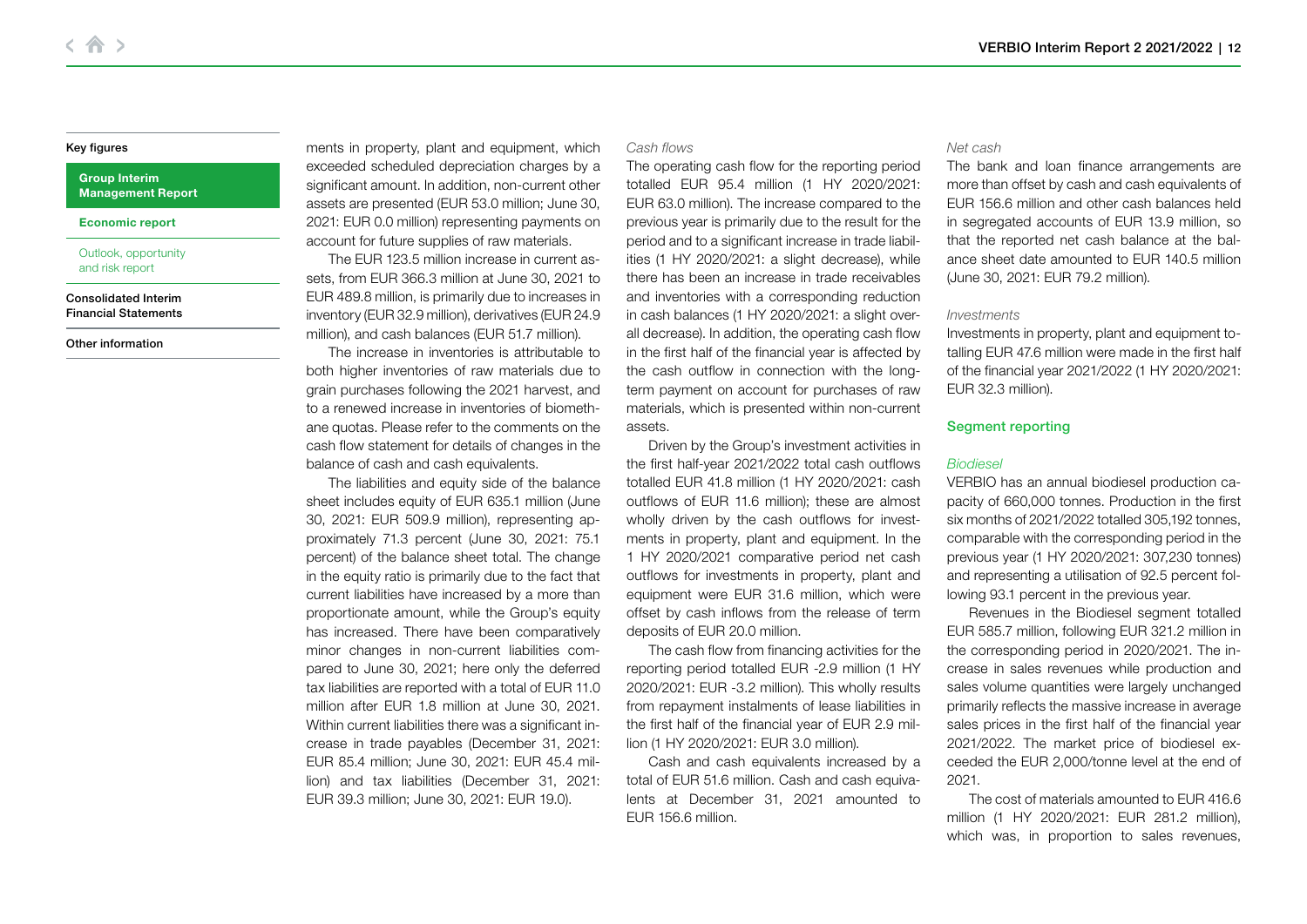#### <span id="page-12-0"></span>Group Interim [Management Report](#page-4-0)

#### [Economic report](#page-4-0)

Outlook, opportunity and risk report

[Consolidated Interim](#page-14-0)  Financial Statements

[Other information](#page-29-0)

significantly lower than the cost of materials in the corresponding period in the previous year due to the good processing margins. As a result, the gross margin increased in the first half-year 2021/2022 from EUR 45.3 million to EUR 178.6 million.

Personnel expenses amounted to EUR 10.2 million in the reporting period (1 HY 2020/2021: EUR 8.7 million).

Other operating expenses totalled EUR 12.3 million (1 HY 2020/2021: EUR 10.7 million). The segment result included losses recorded on futures transactions of EUR 41.6 million (1 HY 2020/2021: EUR 0.1 million), and the segment result for the period totalled EUR 113.2 million (1 HY 2020/2021: EUR 21.9 million).

#### Bioethanol

VERBIO has a total annual bioethanol production capacity of 260,000 tonnes, unchanged compared to the previous year. Production of bioethanol in the first six months of 2021/2022 totalled 127,221 tonnes, significantly higher than in the corresponding period in the previous year (1 HY 2020/2021: 118,396 tonnes), as a result of which the utilisation of the plant increased significantly from 91.1 percent to 97.9 percent.

In total, the Bioethanol segment generated sales revenues of EUR 217.7 million (1 HY 2020/2021: EUR 153.1 million). While the average sales price for bioethanol in the first quarter of 2021/2022 was at approximately the same level as in the previous year, the average price for bioethanol in the second quarter increased significantly and was in excess of EUR 1,000/cbm.

The cost of materials at EUR 127.7 million (1 HY 2020/2021: EUR 87.9 million) was also significantly higher in the first half of the financial year 2021/2022, corresponding to the increase in

sales revenues. Overall, the segment gross margin increased by EUR 16.1 million to EUR 88.1 million from EUR 72.0 million in the previous year, after taking the change in inventories into account. In contrast to the increase in the average sales prices for bioethanol, the raw material costs for grain increased by a somewhat lower amount.

Other operating income in this segment in the reporting period amounted to EUR 6.5 million (1 HY 2020/2021: EUR 5.7 million).

Personnel expenses amounted to EUR 17.2 million (1 HY 2020/2021: EUR 13.2 million).

Other operating expenses amounted to EUR 16.2 million in the first half of 2021/2022, after EUR 13.8 million in the same period in the previous year. This primarily consists of freight delivery costs and maintenance costs.

The segment result before interest and taxation totalled EUR 58.6 million in the reporting period, after EUR 42.4 million in the corresponding period of the previous year.

## **Other**

Revenues generated in the Other segment, primarily representing revenues from transport and logistics services, totalled EUR 10.1 million in the first six months of the financial year 2021/2022 (1 HY 2020/2021: EUR 8.2 million). The segment result amounted to EUR 0.6 million (1 HY 2020/2021: EUR 0.6 million).

## Outlook, opportunity and risk report

### Outlook report

Once again VERBIO's order books were very full in the first HY 2021/2022. Despite the renewed imposition of restrictions due to the COVID-19 pandemic at the end of 2021, it has been possible to maintain production at almost full capacity levels. The order books are also very full for the calendar year 2022.

On publication of the annual report for the financial year 2020/2021 on September 22, 2021 an EBITDA of approximately EUR 150 million was communicated for the financial year 2021/2022, with net financial assets at the end of the financial year 2021/2022 forecast to be EUR 50 million.

This earnings forecast was revised in an announcement made on November 30, 2021, with EBITDA forecast at approximately EUR 230 million and net financial assets forecast to be approximately EUR 80 million.

On January 26, 2022 a further announcement was made that VERBIO now forecasts EBITDA in the range of EUR 300 million, and net financial assets at the June 30, 2022 financial year end are forecast to be approximately EUR 130 million.

#### Risk and opportunity report

VERBIO's risk management system ensures that existing risks are systematically recognised, analysed, evaluated and reported on a timely basis. The risk management system ensures that all organisational units and processes are included in the risk management process, thereby ensuring that all risks are identified, evaluated and communicated.

VERBIO consolidates and aggregates all risks reported by the Group's various divisions and functions in accordance with its risk management guideline. New subsidiaries and locations are being included in the risk reporting system on a step-by-step basis.

Detailed information on the VERBIO Group's risk management system, and on the Group's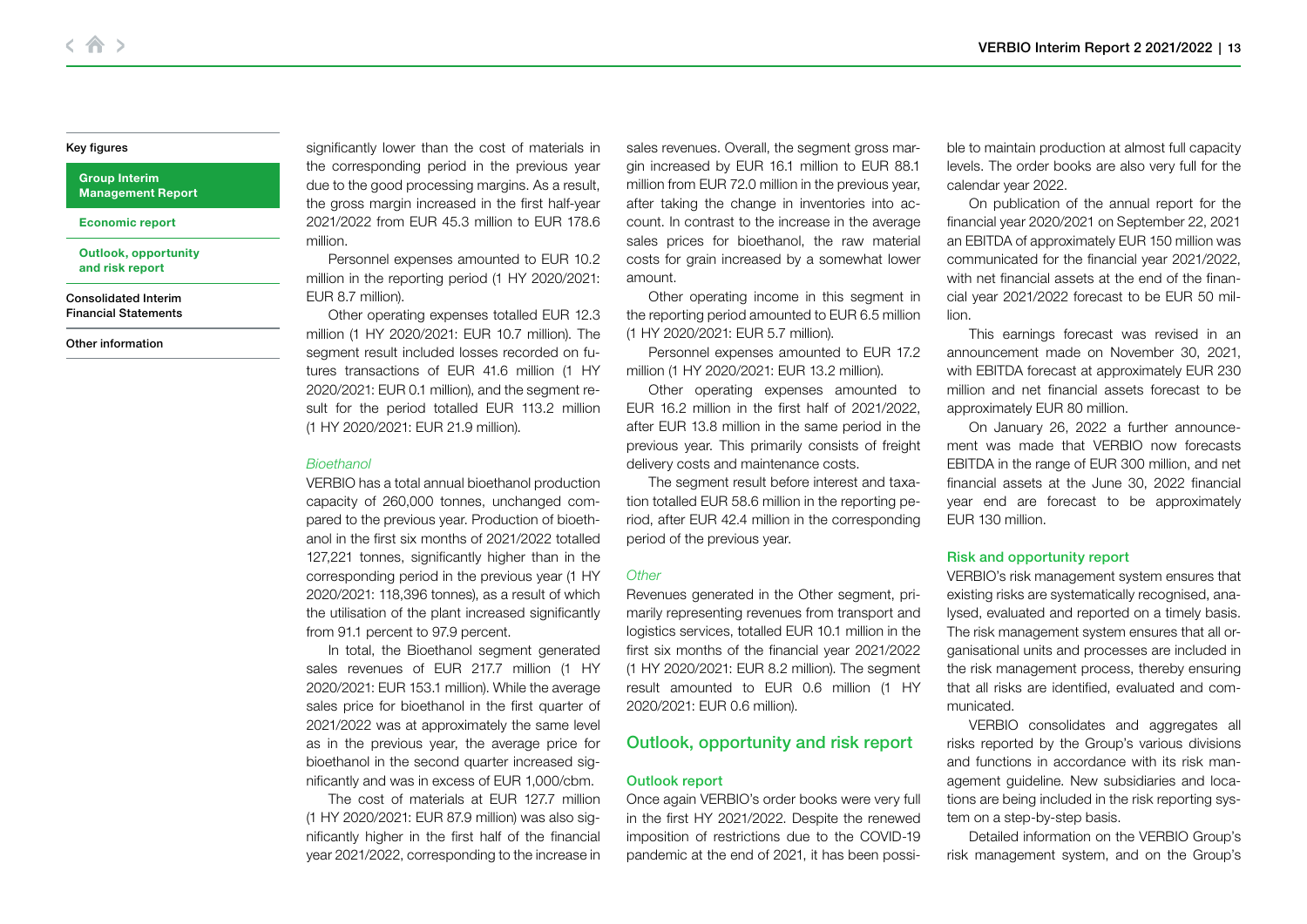Group Interim [Management Report](#page-4-0)

[Economic report](#page-4-0)

[Outlook, opportunity](#page-12-0)  and risk report

[Consolidated Interim](#page-14-0)  Financial Statements

[Other information](#page-29-0)

opportunities and risks, is presented in the risk and opportunity report included in the 2020/2021 annual report.

There have been no changes to the opportunities and risks presented in the 2020/2021 annual report. Further, there have been no significant changes in the risks and opportunities profile of the VERBIO Group during the reporting period.

There are no present risks or discernible potential risks that represent a threat to the ability of the Group to continue as a going concern.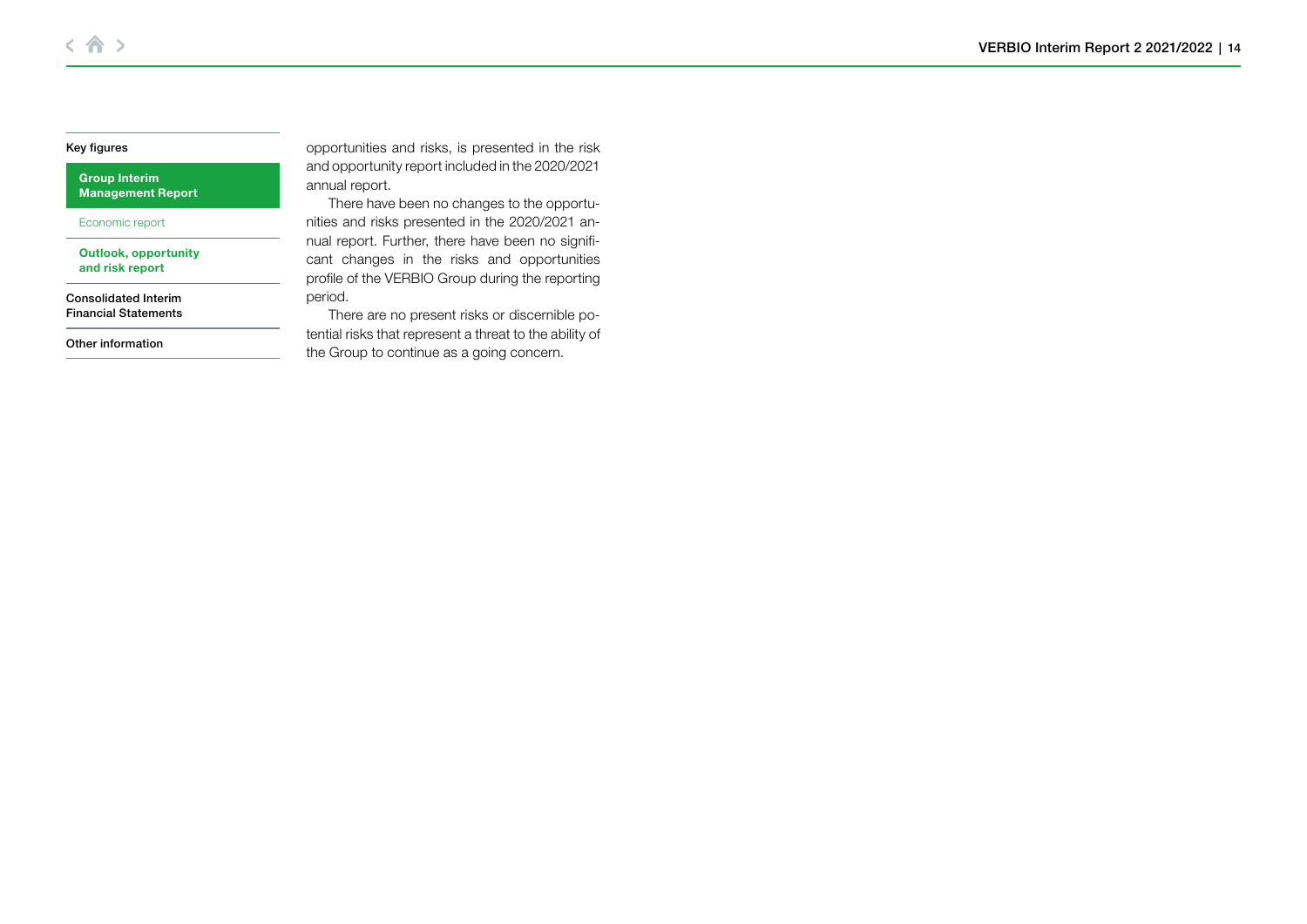# <span id="page-14-0"></span>Consolidated Interim Financial Statements (IFRS)

| <b>Consolidated statement</b><br>of comprehensive income | 16 |
|----------------------------------------------------------|----|
| <b>Consolidated balance sheet</b>                        | 17 |
| <b>Consolidated cash flow statement</b>                  | 19 |
| <b>Consolidated statement</b><br>of changes in equity    | 21 |
| Selected explanatory disclosure notes                    | 22 |
| <b>Responsibility statement</b>                          | 29 |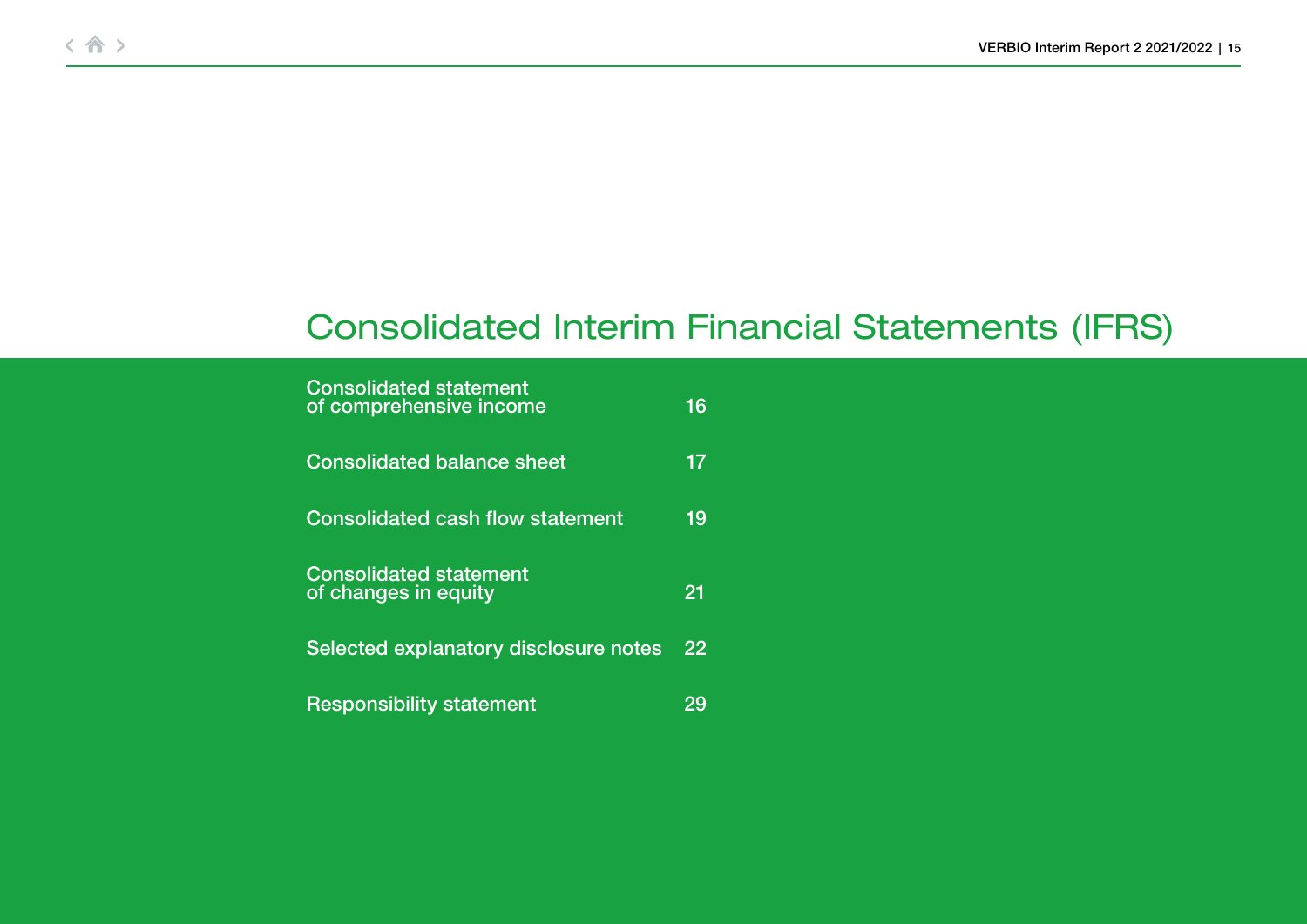#### <span id="page-15-0"></span>[Group Interim Management Report](#page-4-0)

[Consolidated Interim](#page-14-0)  Financial Statements

Consolidated statement of comprehensive income

[Consolidated balance sheet](#page-16-0)

[Consolidated cash flow statement](#page-18-0)

[Consolidated statement](#page-20-0)  of changes in equity

[Selected explanatory](#page-21-0)  disclosure notes

Affirmation of the [legal representatives](#page-28-0)

[Other information](#page-29-0)

## Consolidated statement of comprehensive income

## for the period July 1, 2021 to December 31, 2021

|                | <b>EUR (thousands)</b>                                          | Q2 2021/2022 |            | Q2 2020/2021 1 HY 2021/2022 | 1 HY 2020/2021 |
|----------------|-----------------------------------------------------------------|--------------|------------|-----------------------------|----------------|
| 1.             | Revenue (including energy taxes collected)                      | 458,949      | 218,043    | 809,558                     | 480,096        |
|                | less: energy taxes                                              | $-230$       | $-304$     | $-411$                      | $-1,002$       |
|                | Revenue                                                         | 458,719      | 217,739    | 809,147                     | 479,094        |
| $\overline{2}$ | Change in unfinished and finished goods                         | 7,050        | 4,966      | 7,635                       | 12,071         |
| 3.             | Capitalised production of own plant and equipment               | 965          | 354        | 1,575                       | 665            |
| 4.             | Other operating income                                          | 6,044        | 2,677      | 10,461                      | 7,281          |
| 5.             | Cost of materials                                               | $-289.146$   | $-175,396$ | $-548,117$                  | $-371,923$     |
| 6.             | Personnel expenses                                              | $-14,940$    | $-11,720$  | $-30,193$                   | $-24,156$      |
| 7.             | Depreciation and amortisation                                   | $-7,712$     | $-7,644$   | $-14,849$                   | $-15,404$      |
| 8.             | Other operating expenses                                        | $-14,035$    | $-11,451$  | $-26,349$                   | $-22,763$      |
| 9.             | Result from commodity forward contracts                         | $-7.634$     | $-68$      | $-36.947$                   | 175            |
| 10.            | <b>Operating result</b>                                         | 139,311      | 19,457     | 172,363                     | 65,040         |
| 11.            | Interest income                                                 | 32           | 22         | 68                          | 40             |
| 12.            | Interest expense                                                | $-267$       | $-292$     | $-546$                      | $-589$         |
| 13.            | <b>Financial result</b>                                         | $-235$       | $-270$     | $-478$                      | $-549$         |
| 14.            | <b>Result before tax</b>                                        | 139,076      | 19,187     | 171,885                     | 64,491         |
| 15.            | Income tax expense                                              | $-41,395$    | $-6,739$   | $-51,566$                   | $-20,330$      |
| 16.            | Net result for the period                                       | 97,681       | 12,448     | 120.319                     | 44,161         |
|                | Result attributable to shareholders of the parent company       | 97,649       | 12,373     | 120,194                     | 43,959         |
|                | Result attributable to non-controlling interests                | 32           | 75         | 125                         | 202            |
|                | Income and expenses recognised directly in equity:              |              |            |                             |                |
|                | Items that may be reclassified subsequently to profit or loss:  |              |            |                             |                |
|                | Translation of foreign operations                               | 3.168        | $-3,082$   | 6,287                       | $-6,350$       |
|                | Fair value remeasurement on cash flow hedges                    | $-8,449$     | 7,021      | 3,739                       | 7,388          |
|                | Deferred taxes recognised in equity                             | 504          | $-2,043$   | $-5,809$                    | $-2,150$       |
| 17.            | Income and expenses recognised directly in equity               | $-4,777$     | 1,896      | 4,217                       | $-1,112$       |
| 18.            | <b>Comprehensive result</b>                                     | 92,904       | 14,344     | 124,536                     | 43,049         |
|                | Comprehensive result attributable to shareholders of the parent | 92,872       | 14,269     | 124,411                     | 42,847         |
|                | Comprehensive result attributable to non-controlling interests  | 32           | 75         | 125                         | 202            |
|                | <b>Result per share (basic)</b>                                 | 1.55         | 0.20       | 1.90                        | 0.70           |
|                | <b>Result per share (diluted)</b>                               | 1.54         | 0.20       | 1.89                        | 0.70           |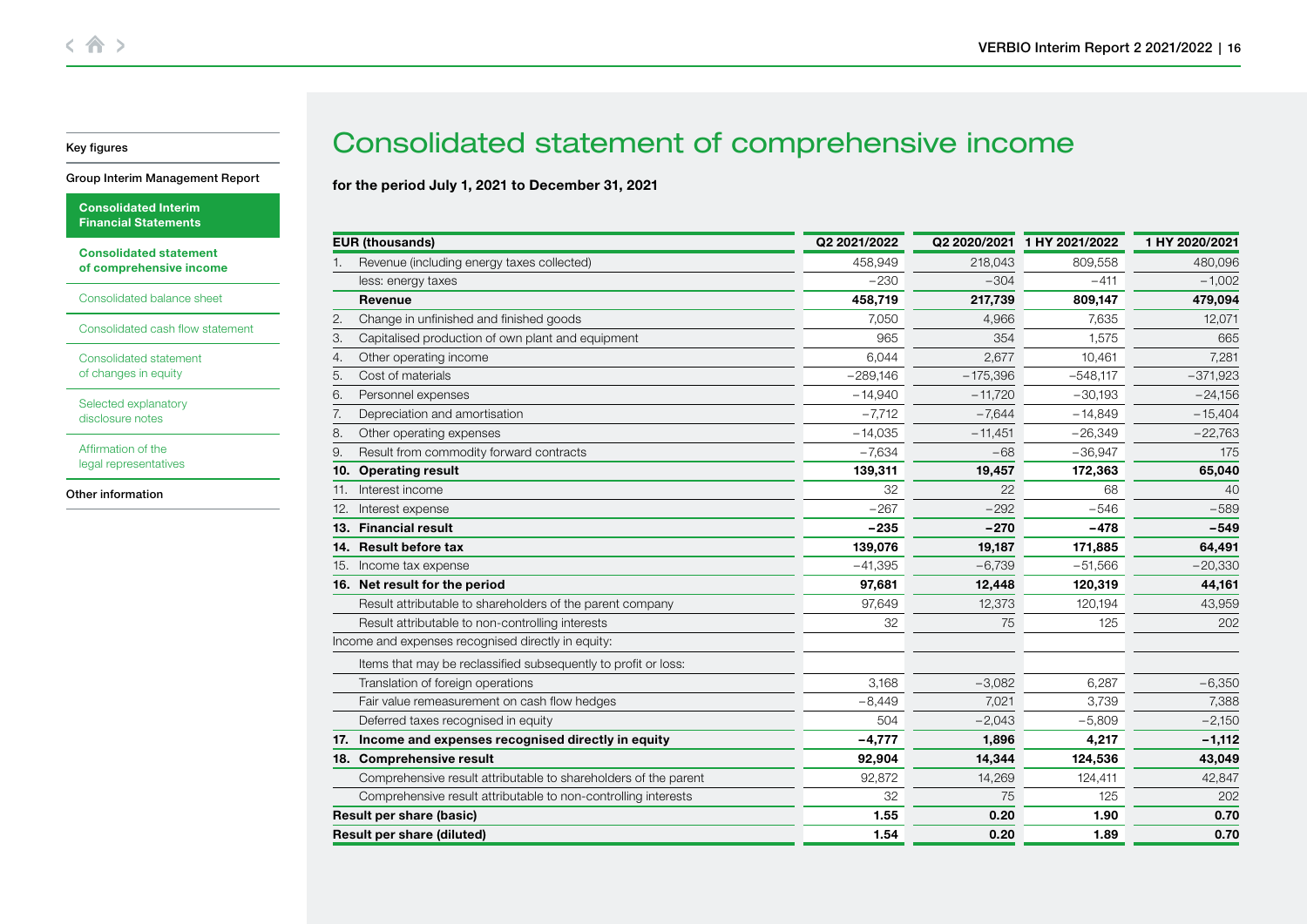## <span id="page-16-0"></span>[Group Interim Management Report](#page-4-0)

[Consolidated Interim](#page-14-0)  Financial Statements

Consolidated statement [of comprehensive income](#page-15-0)

Consolidated balance sheet

[Consolidated cash flow statement](#page-18-0)

[Consolidated statement](#page-20-0)  of changes in equity

[Selected explanatory](#page-21-0)  disclosure notes

Affirmation of the [legal representatives](#page-28-0)

[Other information](#page-29-0)

## Consolidated balance sheet

at December 31, 2021

| <b>EUR (thousands)</b>                               | 31.12.2021 | 30.06.2021     |
|------------------------------------------------------|------------|----------------|
| <b>Assets</b>                                        |            |                |
| <b>Non-current assets</b><br>А.                      |            |                |
| intangible assets                                    | 613        | 602            |
| Property, plant and equipment<br>Ш.                  | 325,800    | 290,554        |
| Right-of-use assets under leasing agreements<br>III. | 16,442     | 16,228         |
| Financial assets<br>IV.                              | 2,816      | 2,816          |
| Other assets<br>V.                                   | 52,974     | $\overline{0}$ |
| Deferred tax assets<br>VI.                           | 2,058      | 2,077          |
| <b>Total non-current assets</b>                      | 400,703    | 317,277        |
|                                                      |            |                |
| <b>Current assets</b><br>В.                          |            |                |
| Inventories                                          | 134,418    | 101,463        |
| Trade receivables<br>Ш.                              | 87,366     | 69,565         |
| Derivatives<br>III.                                  | 69,080     | 44,172         |
| Other short-term financial assets<br>IV.             | 18,765     | 28,506         |
| Tax refunds<br>V.                                    | 72         | 73             |
| Other assets<br>VI.                                  | 23,498     | 17,540         |
| Cash and cash equivalents<br>VII.                    | 156,637    | 105,025        |
| <b>Total current assets</b>                          | 489,836    | 366,344        |
| <b>Total assets</b>                                  | 890,539    | 678,621        |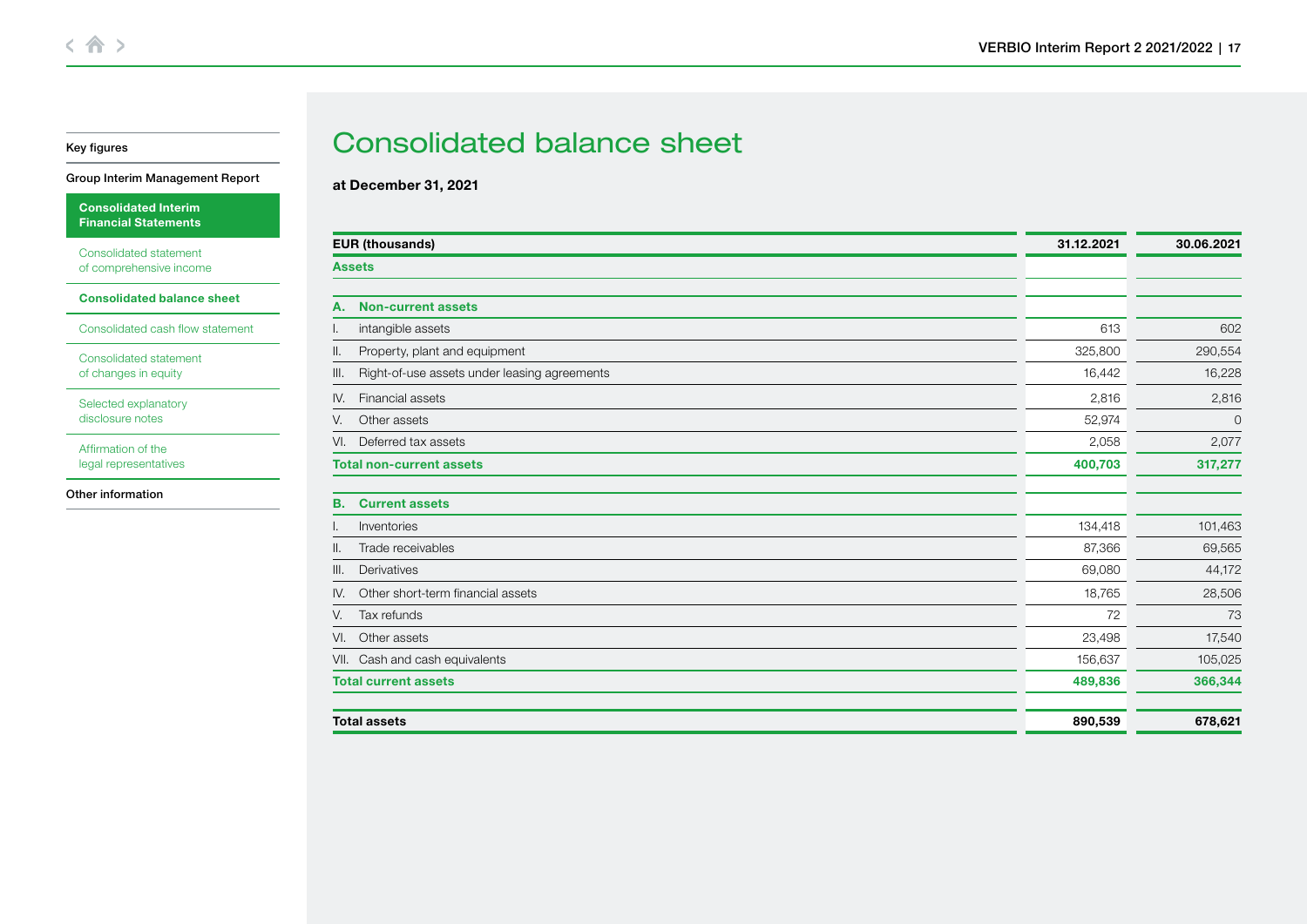[Group Interim Management Report](#page-4-0)

[Consolidated Interim](#page-14-0)  Financial Statements

Consolidated statement [of comprehensive income](#page-15-0)

[Consolidated balance sheet](#page-16-0)

[Consolidated cash flow statement](#page-18-0)

[Consolidated statement](#page-20-0)  of changes in equity

[Selected explanatory](#page-21-0)  disclosure notes

Affirmation of the [legal representatives](#page-28-0)

[Other information](#page-29-0)

| 63,184<br>496,409<br>31,610<br>38,467<br>3,307<br>632,977<br>2,148<br>635,125 | 63,184<br>495,692<br>33,680<br>$-81,727$<br>$-2,980$ |
|-------------------------------------------------------------------------------|------------------------------------------------------|
|                                                                               |                                                      |
|                                                                               |                                                      |
|                                                                               |                                                      |
|                                                                               |                                                      |
|                                                                               |                                                      |
|                                                                               |                                                      |
|                                                                               |                                                      |
|                                                                               | 507,849                                              |
|                                                                               | 2,023                                                |
|                                                                               | 509,872                                              |
|                                                                               |                                                      |
| 30,000                                                                        | 30,000                                               |
| 12,129                                                                        | 11,125                                               |
| 131                                                                           | 131                                                  |
| 1,745                                                                         | 2,172                                                |
| 222                                                                           | 222                                                  |
| 10,974                                                                        | 1,806                                                |
| 55,201                                                                        | 45,456                                               |
|                                                                               |                                                      |
|                                                                               |                                                      |
| 9                                                                             | $\mathbf{0}$                                         |
| 4,583                                                                         | 5,356                                                |
| 85,427                                                                        | 45,382                                               |
| 23,193                                                                        | 22,508                                               |
| 15,798                                                                        | 11,235                                               |
| 39,312                                                                        | 18,993                                               |
| 9,732                                                                         | 9,656                                                |
| 859                                                                           | 859                                                  |
| 21,300                                                                        | 9,304                                                |
| 200,213                                                                       | 123,293                                              |
|                                                                               | 678,621                                              |
|                                                                               | 890,539                                              |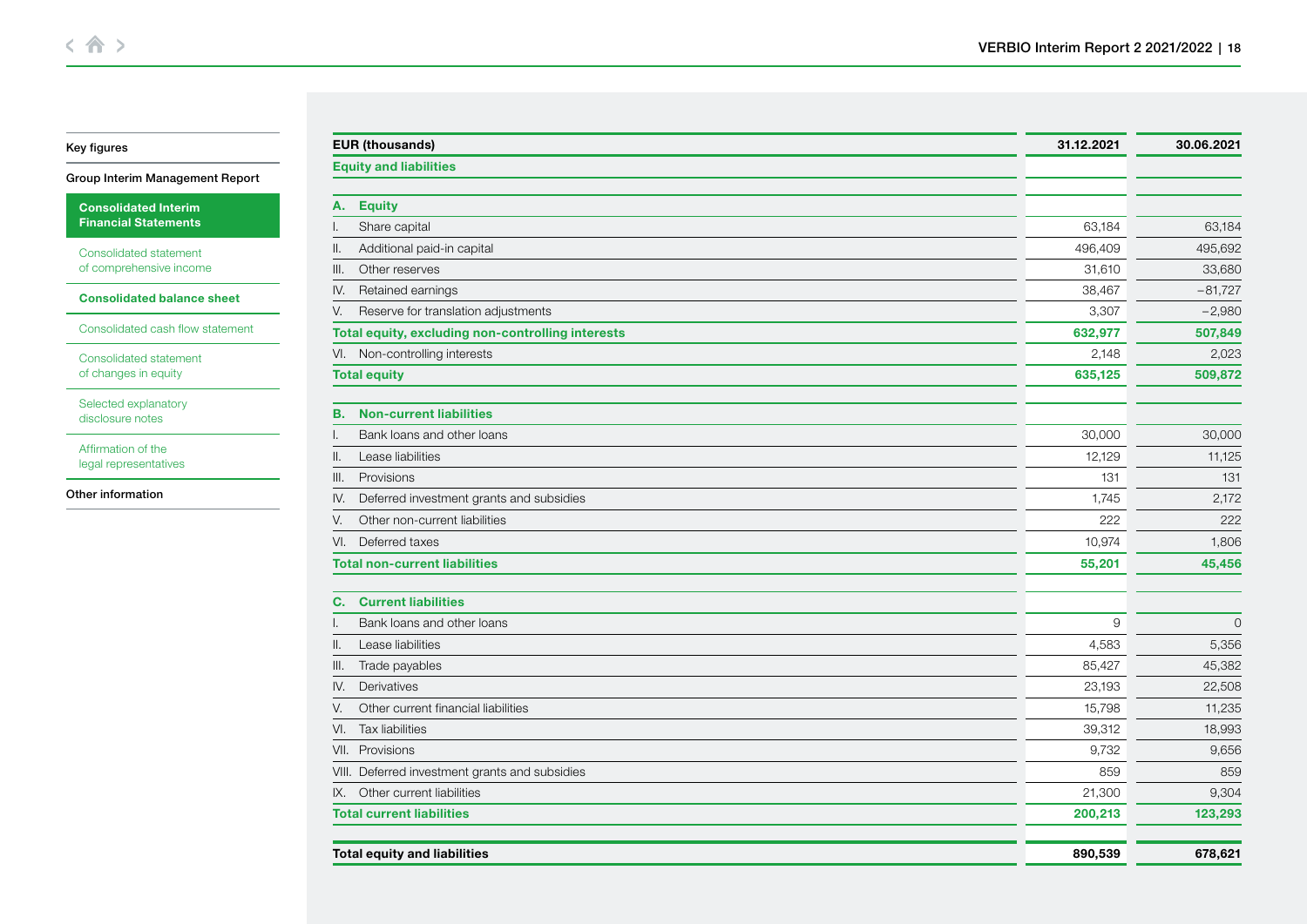#### <span id="page-18-0"></span>[Group Interim Management Report](#page-4-0)

[Consolidated Interim](#page-14-0)  Financial Statements

Consolidated statement [of comprehensive income](#page-15-0)

[Consolidated balance sheet](#page-16-0)

Consolidated cash flow statement

[Consolidated statement](#page-20-0)  of changes in equity

[Selected explanatory](#page-21-0)  disclosure notes

Affirmation of the [legal representatives](#page-28-0)

[Other information](#page-29-0)

## Consolidated cash flow statement

for the period July 1, 2021 to December 31, 2021

| <b>EUR (thousands)</b>                                                                    | 1 HY 2021/2022 | 1 HY 2020/2021 |
|-------------------------------------------------------------------------------------------|----------------|----------------|
| Net result for the period                                                                 | 120,319        | 44,161         |
| Income taxes                                                                              | 51,566         | 20,330         |
| Interest result                                                                           | 478            | 549            |
| Depreciation and amortisation                                                             | 14,849         | 15,404         |
| Non-cash income and expenses                                                              | 880            | 323            |
| Gains on disposal of property, plant and equipment                                        | $-244$         | $-67$          |
| Release of deferred investment grants and subsidies                                       | $-426$         | $-543$         |
| Non-cash changes in derivative financial instruments                                      | $-15,550$      | $-982$         |
| Increase in inventories                                                                   | $-32,955$      | $-14,822$      |
| Increase (prior-year period: decrease) in trade receivables                               | $-17,800$      | 18,893         |
| Increase (prior-year period: decrease) in other assets and other current financial assets | $-54,120$      | 2,217          |
| Increase in provisions                                                                    | 44             | 8,268          |
| Increase (prior-year period: decrease) in trade payables                                  | 39,973         | $-8,204$       |
| Increase in other current financial and non-financial liabilities                         | 16,490         | 1,968          |
| Interest paid                                                                             | $-358$         | $-451$         |
| Interest received                                                                         | 67             | 40             |
| Income taxes paid                                                                         | $-27,798$      | $-24,066$      |
| <b>Cash flows from operating activities</b>                                               | 95,415         | 63,018         |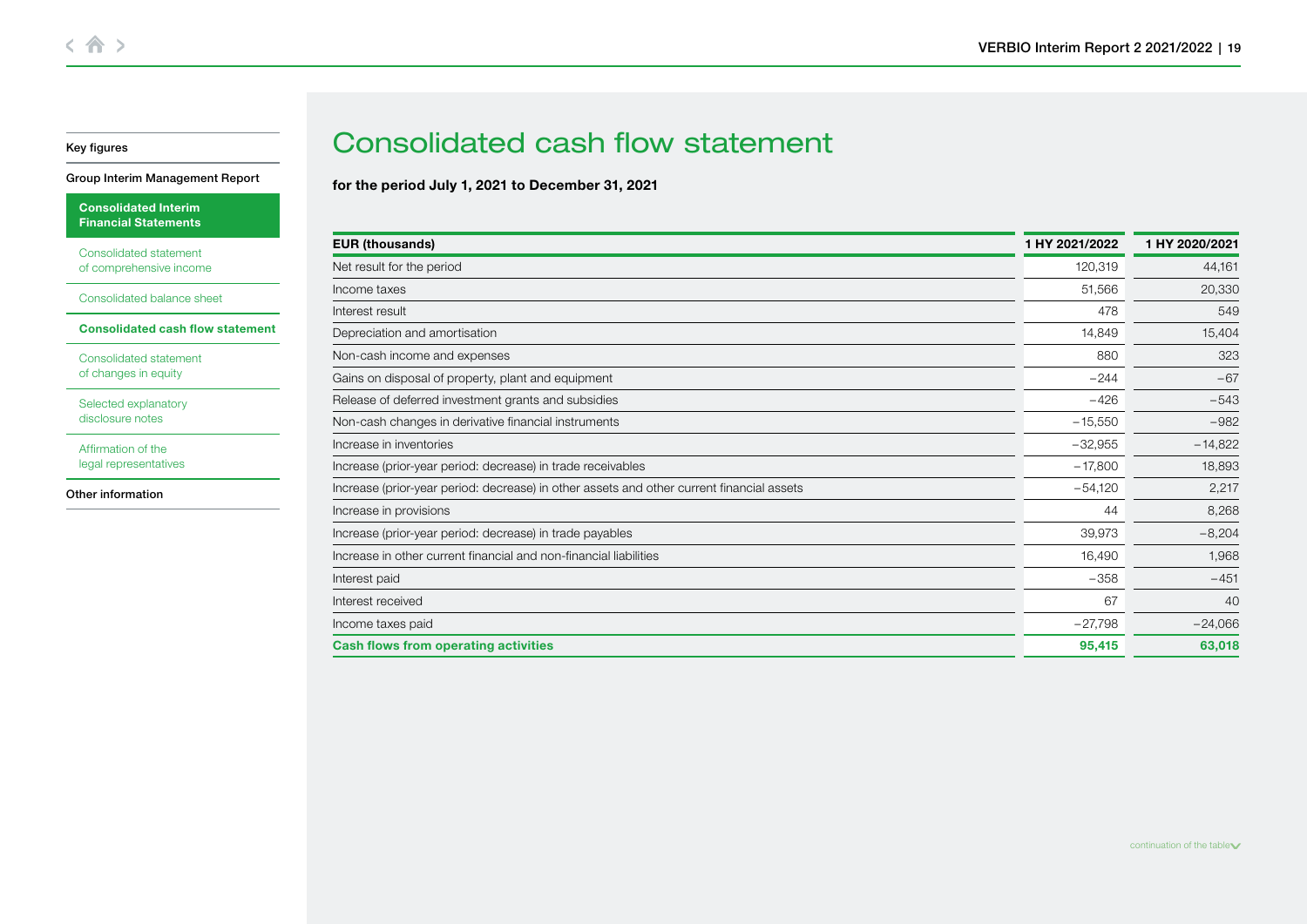[Group Interim Management Report](#page-4-0)

[Consolidated Interim](#page-14-0)  Financial Statements

Consolidated statement [of comprehensive income](#page-15-0)

[Consolidated balance sheet](#page-16-0)

[Consolidated cash flow statement](#page-18-0)

[Consolidated statement](#page-20-0)  of changes in equity

[Selected explanatory](#page-21-0)  disclosure notes

Affirmation of the [legal representatives](#page-28-0)

[Other information](#page-29-0)

| <b>EUR (thousands)</b>                                          | 1 HY 2021/2022 | 1 HY 2020/2021 |
|-----------------------------------------------------------------|----------------|----------------|
| Cash outflows for acquisition of intangible assets              | $-66$          | $-71$          |
| Cash outflows for acquisition of property, plant and equimpment | $-42,134$      | $-31,634$      |
| Proceeds from disposal of property, plant and equipment         | 416            | 122            |
| Cash inflows from term deposits                                 | 0              | 20,000         |
| <b>Cash flows from investing activities</b>                     | $-41,784$      | $-11,583$      |
| Payments for the redemption of financial liabilities            | 0              | $-235$         |
| Proceeds from new financial liabilites                          | 8              | $\Omega$       |
| Payment of lease liabilities                                    | $-2,882$       | $-2,953$       |
| <b>Cash flows from financing activities</b>                     | $-2,874$       | $-3,188$       |
| Change in cash funds resulting from business transactions       | 50,757         | 48,247         |
| Change in cash funds due to effects of exchange rates           | 855            | $-1,015$       |
| Cash funds at beginning of year                                 | 105,025        | 53,885         |
| Cash funds at end of year                                       | 156,637        | 101,117        |
| Cash funds at year end comprise the following:                  |                |                |
| Cash and cash equivalents                                       | 156,637        | 101,117        |
| Cash funds at end of year                                       | 156,637        | 101,117        |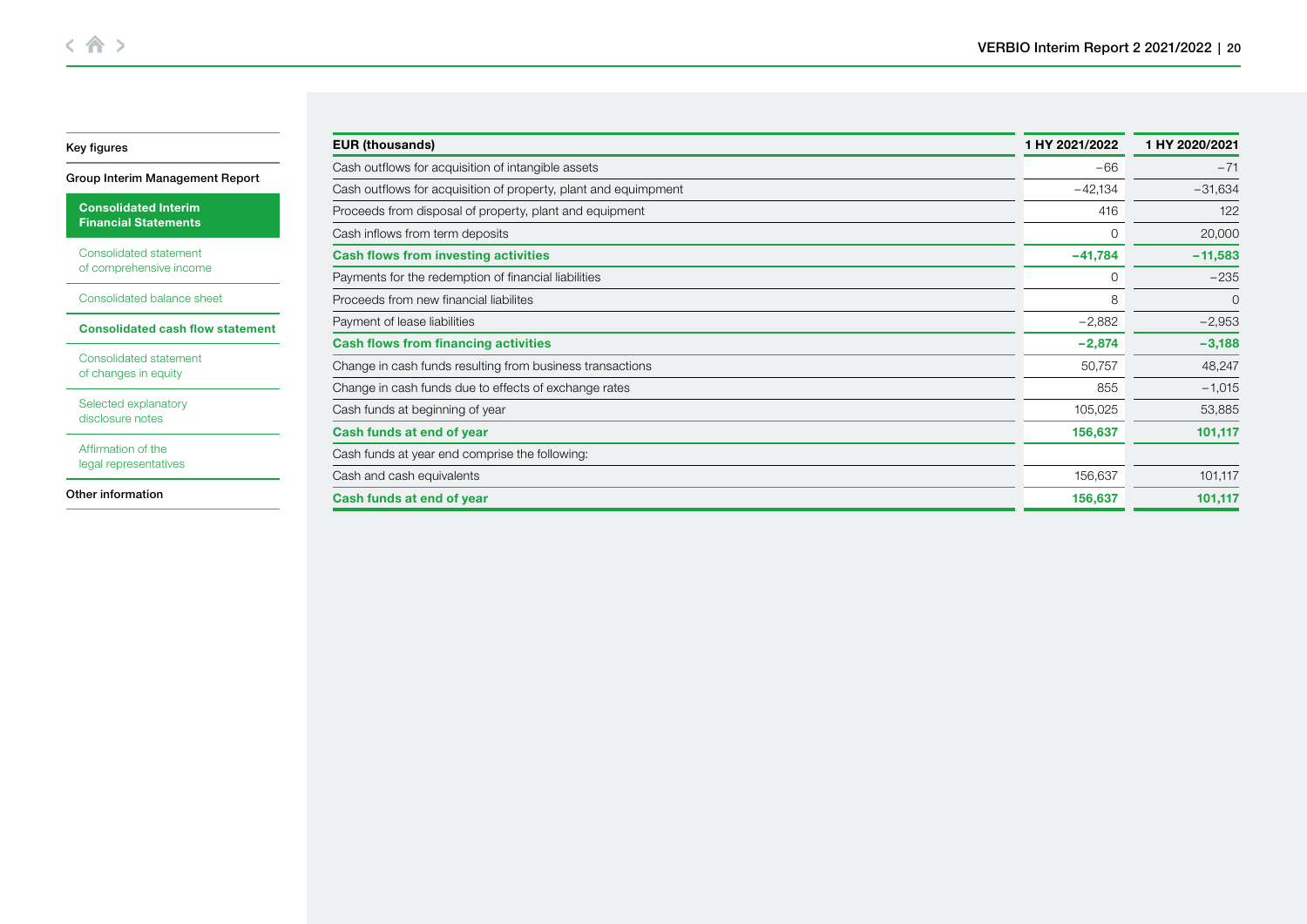#### <span id="page-20-0"></span>[Group Interim Management Report](#page-4-0)

[Consolidated Interim](#page-14-0)  Financial Statements

Consolidated statement [of comprehensive income](#page-15-0)

[Consolidated balance sheet](#page-16-0)

[Consolidated cash flow statement](#page-18-0)

Consolidated statement of changes in equity

[Selected explanatory](#page-21-0)  disclosure notes

Affirmation of the [legal representatives](#page-28-0)

[Other information](#page-29-0)

## Consolidated statement of changes in equity

for the period July 1, 2021 to December 31, 2021

| <b>EUR (thousands)</b>                                      | capital<br>Share | Additional paid-in<br>capital | Other reserves | Retained<br>earnings | adjustments<br>Reserve for<br>translation | non-con-<br>interests<br>$ex-$<br>equity<br>cluding i<br>trolling i<br><b>Total</b> | Non-controlling<br>interests | equity<br>Total |
|-------------------------------------------------------------|------------------|-------------------------------|----------------|----------------------|-------------------------------------------|-------------------------------------------------------------------------------------|------------------------------|-----------------|
| <b>July 1, 2020</b>                                         | 63,000           | 487,680                       | 1,392          | $-162,855$           | $-75$                                     | 389,143                                                                             | 1,680                        | 390,823         |
| Translation adjustments                                     |                  |                               | $\mathbf 0$    |                      | $-6,350$                                  | $-6,350$                                                                            | $\mathbf 0$                  | $-6,350$        |
| Fair value changes on cash flow<br>hedges (after tax)       |                  |                               | 5,238          |                      |                                           | 5,238                                                                               | $\circ$                      | 5,238           |
| Income and expenses recognised<br>directly in equity        | $\mathbf 0$      | $\mathbf 0$                   | 5,238          | 0                    | $-6,350$                                  | $-1,112$                                                                            | $\mathbf 0$                  | $-1,112$        |
| Net result for the period                                   |                  |                               |                | 43,959               |                                           | 43,959                                                                              | 202                          | 44,161          |
| <b>Comprehensive result for the period</b>                  | $\mathbf{0}$     | $\bf{0}$                      | 5,238          | 43,959               | $-6,350$                                  | 42,847                                                                              | 202                          | 43,049          |
| <b>Changes in entities included</b><br>in the consolidation | $\mathbf 0$      | $\mathbf 0$                   | $\bf{0}$       | $-383$               | $\mathbf 0$                               | $-383$                                                                              | $\mathbf 0$                  | $-383$          |
| <b>December 31, 2020</b>                                    | 63,000           | 487,680                       | 6,630          | $-119,279$           | $-6,425$                                  | 431,607                                                                             | 1,882                        | 433,489         |
| <b>July 1, 2021</b>                                         | 63,184           | 495,692                       | 33,680         | $-81,727$            | $-2,980$                                  | 507,849                                                                             | 2,023                        | 509,872         |
| Translation adjustments                                     | $\mathbf 0$      | $\mathbf 0$                   | 0              | 0                    | 6,287                                     | 6,287                                                                               | $\mathbf 0$                  | 6,287           |
| Fair value changes on cash flow<br>hedges (after tax)       | $\mathbf 0$      | $\mathbf 0$                   | $-2,070$       | 0                    | $\mathbf{O}$                              | $-2,070$                                                                            | 0                            | $-2,070$        |
| Income and expenses recognised<br>directly in equity        | 0                | 0                             | $-2,070$       | 0                    | 6,287                                     | 4,217                                                                               | 0                            | 4,217           |
| Net result for the period                                   | $\mathbf{O}$     | $\mathbf 0$                   | 0              | 120,194              | $\Omega$                                  | 120,194                                                                             | 125                          | 120,319         |
| <b>Comprehensive result for the period</b>                  | 0                | 0                             | $-2,070$       | 120,194              | 6,287                                     | 124,411                                                                             | 125                          | 124,536         |
| <b>Equity-settled share-based payment transactions</b>      | 0                | 717                           | $\mathbf 0$    | 0                    | $\mathbf 0$                               | 717                                                                                 | $\mathbf 0$                  | 717             |
| <b>December 31, 2021</b>                                    | 63,184           | 496,409                       | 31,610         | 38,467               | 3,307                                     | 632,977                                                                             | 2,148                        | 635,125         |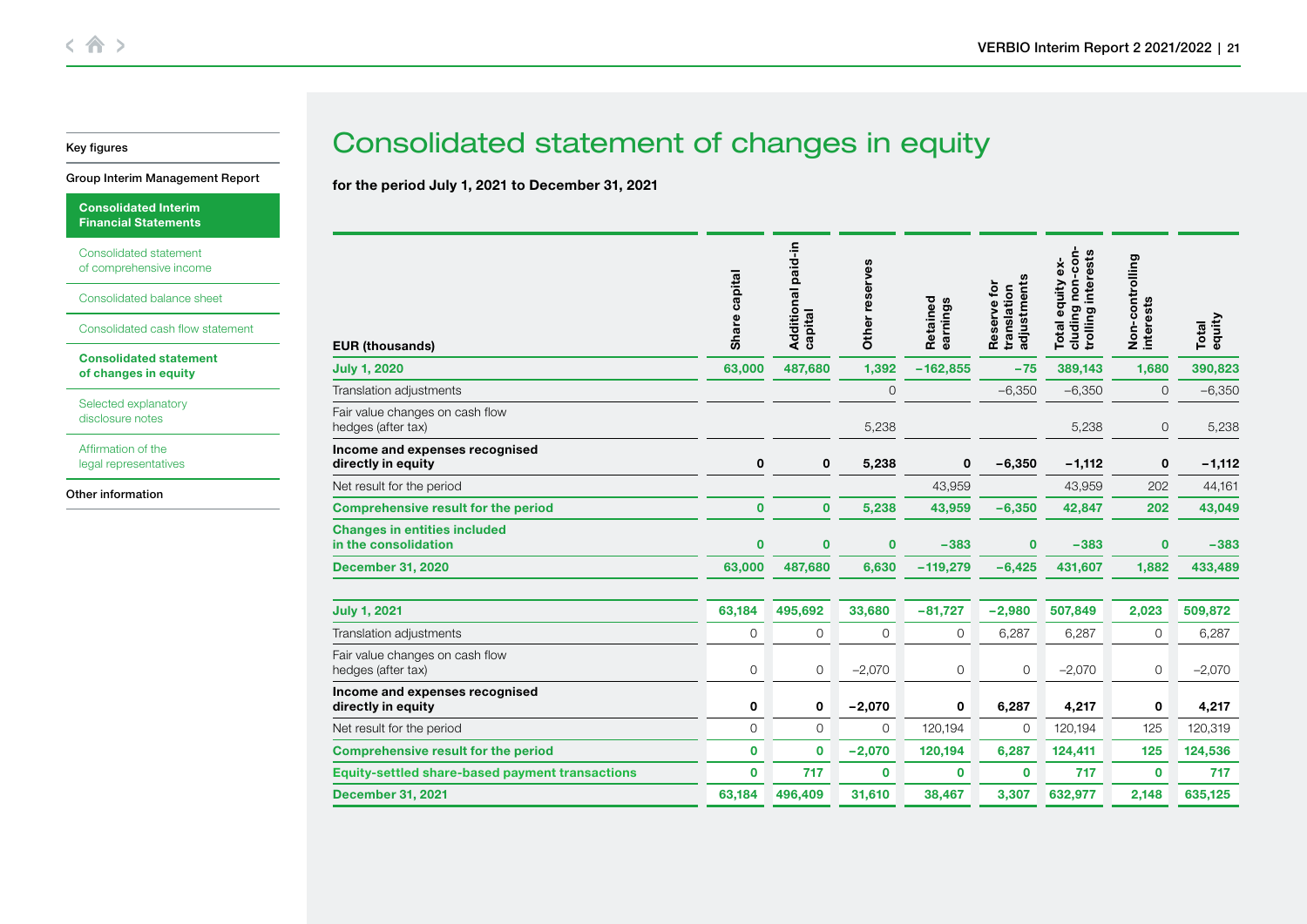#### <span id="page-21-0"></span>[Group Interim Management Report](#page-4-0)

[Consolidated Interim](#page-14-0)  Financial Statements

Consolidated statement [of comprehensive income](#page-15-0)

[Consolidated balance sheet](#page-16-0)

[Consolidated cash flow statement](#page-18-0)

[Consolidated statement](#page-20-0)  of changes in equity

Selected explanatory disclosure notes

Affirmation of the [legal representatives](#page-28-0)

[Other information](#page-29-0)

## Selected explanatory disclosure notes

Condensed interim consolidated financial statements

Basis for the preparation of the consolidated financial statements The VERBIO Vereinigte BioEnergie AG interim consolidated financial statements are prepared in accordance with International Financial Reporting Standards (IFRS) as published by the International Accounting Standards Board (IASB) and adopted by the EU, as were the consolidated financial statements as of June 30, 2021. The rules contained in IAS 34 "Interim financial reporting" were applied accordingly. The interim financial statements of all companies included in the consolidated financial statements of VERBIO AG were prepared using uniform accounting and valuation methods.

These condensed interim consolidated financial statements do not include all the information that is required when annual consolidated financial statements are prepared. Accordingly, they should be read in conjunction with the consolidated financial statements as of June 30, 2021.

The condensed interim consolidated financial statements are prepared in euros (EUR). All amounts are presented in thousands of euros (EUR thousand) unless otherwise stated. Figures have been rounded in accordance with commercial practice; rounding differences may occur.

The condensed interim consolidated financial statements have been prepared under the assumption that the Group is a going concern. The Management Board approved the interim consolidated financial statements for publication on February 10, 2022.

## Entities included in the consolidation, consolidation principles and foreign currency translation

There have been no changes to the composition of the companies included in the Group consolidated financial statements since June 30, 2021, with the exception of the following matters. Restructuring measures, which only concerned the legal corporate structure of the Group's entities, were implemented in the North American companies in the first half of the financial year 2021/2022. VERBIO North America Holding

Corporation (VNA Holding), formed as a wholly-owned subsidiary company of VERBIO Renewables GmbH, acquired the shares of VERBIO North America LLC (formerly: VERBIO North America Corporation – VNA) from VERBIO Renewables GmbH. The shares in VERBIO Nevada LLC (VEN) and VERBIO Agriculture LLC (formerly: VERBIO Farm Services – VEA) were acquired by VNA Holding from VNA.

Further details of the companies included in the Group consolidated financial statements are provided in the notes to the consolidated financial statements for the year ended June 30, 2021. The consolidation methods and the principles for the translation of amounts denominated in foreign currencies presented in the notes to the consolidated financial statements are unchanged.

#### Accounting and valuation methods

The interim financial statements are based on the consolidated financial statements, and accordingly we refer to the notes to the consolidated financial statements as of June 30, 2021 for a detailed description of the Group's accounting, valuation and consolidation methods. The accounting and valuation methods are consistent with those used in the previous year. In addition, the new or amended accounting standards and interpretations listed in the consolidated financial statements at June 30, 2021 were applicable for the first time when preparing these interim financial statements. The implementation of the new and amended accounting standards and interpretations applicable to the Group for the first time from July 1, 2021 did not have a material effect on the presentation of the financial statements.

The income tax expense reported in the interim financial statements was calculated using an estimated effective tax rate of 29 percent on reported results before tax for the interim period, based on the rate that is expected to apply to the results over the year as a whole, under consideration of the Group's income tax planning. In doing so, the tax expense calculated is adjusted for any significant amounts that were recognised in full in the interim period covered by the financial statements.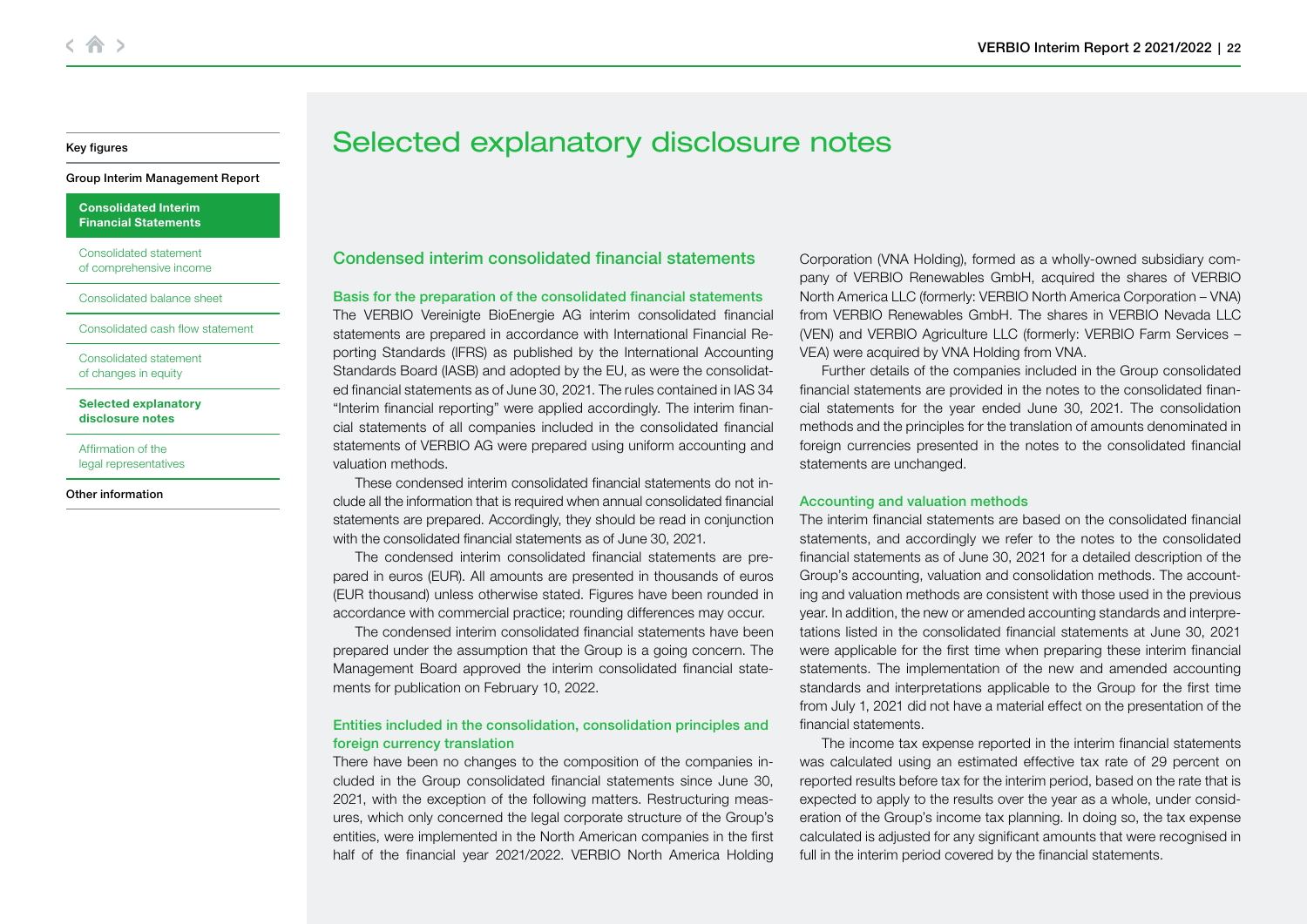#### [Group Interim Management Report](#page-4-0)

[Consolidated Interim](#page-14-0)  Financial Statements

Consolidated statement [of comprehensive income](#page-15-0)

[Consolidated balance sheet](#page-16-0)

[Consolidated cash flow statement](#page-18-0)

[Consolidated statement](#page-20-0)  of changes in equity

[Selected explanatory](#page-21-0)  disclosure notes

Affirmation of the [legal representatives](#page-28-0)

[Other information](#page-29-0)

Notes to individual items in the consolidated statement of comprehensive income

#### Sales revenue

Sales revenue of EUR 809,147 thousand wholly comprises revenue from contracts with customers (1 HY 2020/2021: EUR 479,094 thousand). We refer to the segment reporting presented within "Other disclosures" for an analysis of sales revenue by category.

#### Other operating income

Other operating income amounted to EUR 10,461 thousand in the reporting period (1 HY 2020/2021: EUR 7,281 thousand). This primarily includes income from gains on currency exchange translation of EUR 5,410 thousand (1 HY 2020/2021: EUR 102 thousand), as well as electricity and energy tax reimbursements of EUR 1,690 thousand (1 HY 2020/2021: EUR 1,512 thousand). Other operating income also included income from subsidies and from the release of investment grants totalling EUR 427 thousand (1 HY 2020/2021: EUR 4,454 thousand).

#### Cost of materials

The cost of materials primarily includes costs incurred for the purchase of raw materials, consumables and supplies for ongoing production requirements, and the cost of merchandise. Please refer to the segment reporting section of these disclosure notes for an analysis by segment.

### Other operating expenses

Other operating expenses in the reporting period amounted to EUR 26,349 thousand (1 HY 2020/2021: EUR 22,763 thousand). Significant items in other operating expenses included expenses for repair and maintenance of EUR 7,448 thousand (1 HY 2020/2021: EUR 7,039 thousand), outgoing freight costs of EUR 5,644 thousand (1 HY 2020/2021: EUR 4,365 thousand), losses on currency exchange translation of EUR 1,797 thousand (1 HY 2020/2021: EUR 2,814 thousand), insurance and subscriptions of EUR 1,965 thousand (1 HY 2020/2021: EUR 1,403 thousand) and vehicle costs of EUR 1,341 thousand (1 HY 2020/2021: EUR 1,340 thousand).

### Result from commodity forward contracts

Gains and losses resulting from the change in value and closing out of forward commodity contracts for which hedge accounting could not be applied, and the ineffective portion of forward commodity contracts for which hedge accounting (cash flow hedges) was applied, totalled EUR -36,947 thousand (1 HY 2020/2021: EUR 175 thousand).

#### Income taxes

Income tax expense for the period from July 1, 2021 to December 31, 2021 amounted to EUR 51,566 thousand (1 HY 2020/2021: EUR 20,330 thousand), comprising a current tax expense of EUR 48,148 thousand (1 HY 2020/2021: EUR 19,893 thousand) and deferred tax expenses of EUR 3,418 thousand (1 HY 2020/2021: deferred tax income of EUR 437 thousand).

No new deferred tax assets were recorded for losses in foreign Group subsidiaries as the utilisation of the tax losses carried forward is not yet considered to be reasonably certain.

### Earnings per share

Earnings per share was calculated in accordance with IAS 33. The earnings per share is calculated by dividing the earnings for the period attributable to the shareholders of the parent company by the weighted average number of shares outstanding. VERBIO AG has 63,183,632 no-par shares with an arithmetic value of EUR 1 each. The Group result attributable to the shareholders of the parent company for the period from July 1, 2021 to December 31, 2021 totalled EUR 120,194 thousand (1 HY 2020/2021: EUR 43,959 thousand). The basic result per share amounts to EUR 1.90 (1. HY 2020/2021: EUR 0.70). The expected issue of new shares as a component of the remuneration of the Management Board gives rise to potential ordinary shares, with the result that the basic earnings per share differs from the diluted earnings per share. Taking into account the number of outstanding potential ordinary shares, the diluted earnings per share amounts to EUR 1.89 per share. In the previous year there was no difference between the diluted earnings per share and the basic earnings per share.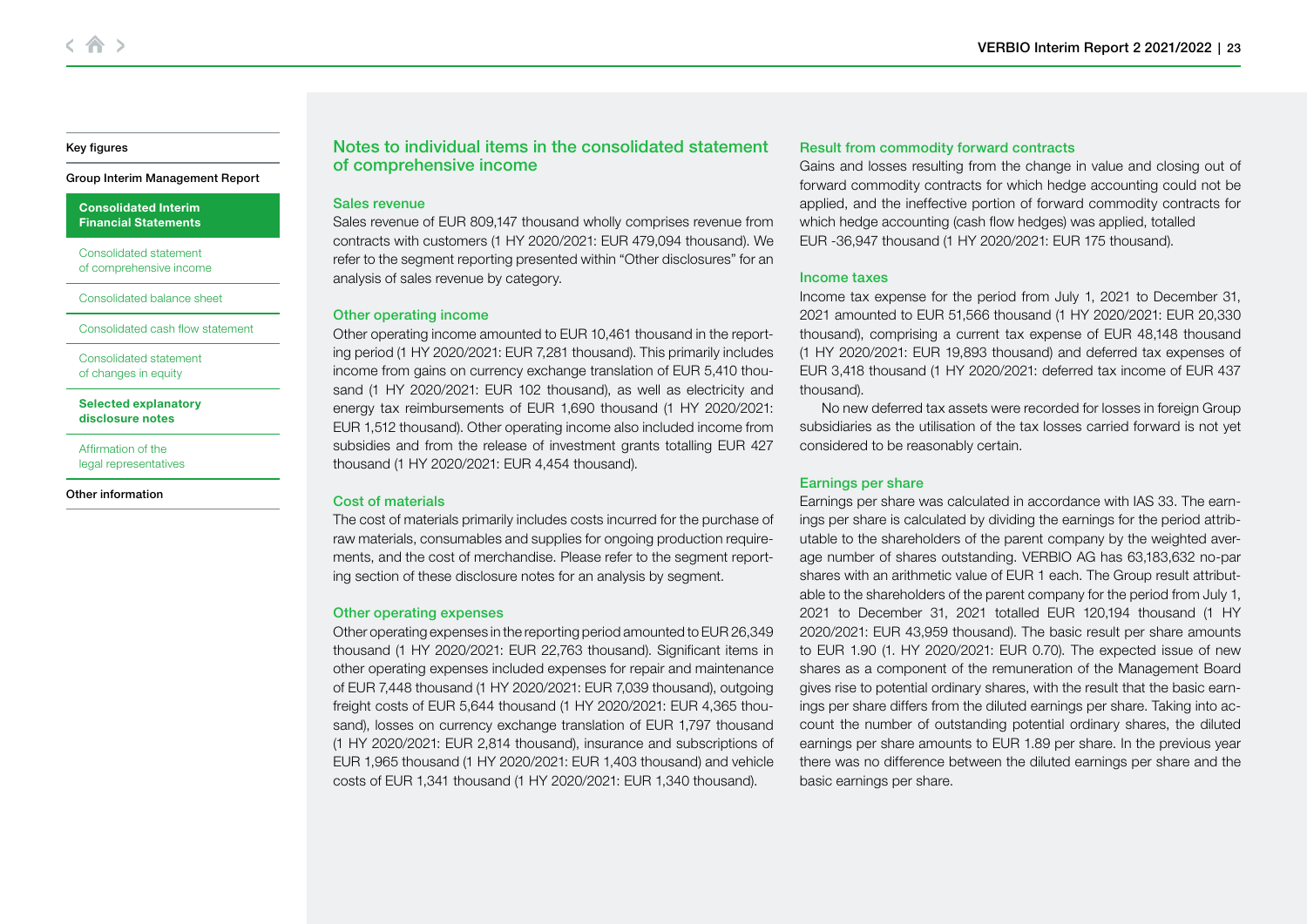#### [Group Interim Management Report](#page-4-0)

[Consolidated Interim](#page-14-0)  Financial Statements

Consolidated statement [of comprehensive income](#page-15-0)

[Consolidated balance sheet](#page-16-0)

[Consolidated cash flow statement](#page-18-0)

[Consolidated statement](#page-20-0)  of changes in equity

[Selected explanatory](#page-21-0)  disclosure notes

Affirmation of the [legal representatives](#page-28-0)

[Other information](#page-29-0)

Notes to individual items in the consolidated balance sheet

## Non-current assets

### Property, plant and equipment

Movements on property, plant and equipment included scheduled depreciation (EUR 11,974 thousand), disposals (EUR 736 thousand), new investments in property, plant and equipment (EUR 42,665 thousand) and the effects of changes in currency exchange rates (EUR 5,291 thousand). As a result, the carrying value of property, plant and equipment increased to EUR 325,800 thousand (June 30, 2021: EUR 290,554 thousand).

### Right-of-use assets under leasing arrangements

This position represents the right-of-use assets recognised under leasing arrangements as a result of the application of IFRS 16. The movements on right-of-use assets in the first half of the financial year 2021/2022 included additions as a result of new lease contracts (EUR 4,867 thousand), disposals of old lease contracts (EUR 1,950 thousand), the effects of changes in currency exchange rates (EUR +79 thousand) and depreciation of right-of-use assets (EUR 2,782 thousand), and total EUR 16,442 at December 31, 2021 (June 30, 2021: EUR 16,228 thousands).

### Other non-current assets

Other non-current assets include payments on account for supplies of raw materials. Payments on account totalling USD 60.0 million have been made in connection with a long-term supply agreement for raw materials.

## Current assets

#### Inventories

Inventories consist of the following:

| <b>EUR (thousands)</b>                  | 31.12.2021 | 30.06.2021 |
|-----------------------------------------|------------|------------|
| Raw materials, consumables and supplies | 49.738     | 24.809     |
| Finished product                        | 4.846      | 3,021      |
| Work in process and finished products   | 79.422     | 73.456     |
| Merchandise                             | 412        | 177        |
| <b>Inventories</b>                      | 134,418    | 101,463    |

Inventories with a carrying value of EUR 112,822 thousand (June 30, 2021: EUR 79,787 thousand) are carried at their acquisition and production cost. Further inventories with a carrying value of EUR 21,596 thousand (June 30, 2021: EUR 21,676 thousand) are carried at their lower net realisable value.

Allowances to write down the value of inventories to market or net realisable value totalling EUR 2,248 thousand (1 HY 2020/2021: EUR 2,774 thousand) were made after the performance of net realisable value tests. The expense of EUR 2,143 thousand to record the allowances against finished goods is reported in the statement of comprehensive income within "change in finished and unfinished goods". Of these allowances an amount of EUR 105 thousand is attributable to raw materials, consumables and supplies. This amount is reported within the cost of materials.

## Trade receivables

Trade receivables amounted to EUR 87,366 thousand at the balance sheet date (June 30, 2021: EUR 69,565 thousand) and are presented net of valuation allowances of EUR 1,688 thousand (June 30, 2021: EUR 1,099 thousand). All trade receivables have a remaining term of up to one year.

### Other current financial assets

Other current financial assets of EUR 18,765 thousand (June 30, 2021: EUR 28,506 thousand) include cash and cash equivalents in segregated accounts totalling EUR 13,938 thousand (June 30, 2021: EUR 25,202 thousand).

### Other assets

Other assets of EUR 23,498 thousand (June 30, 2021: EUR 17,540 thousand) include EUR 8,819 thousand (June 30, 2021: EUR 83 thousand) representing payments on account of inventories and EUR 6,889 thousand (June 30, 2021: EUR 5,381 thousand) for value added tax receivables. At June 30, 2021 other assets also included significant amounts for claims for subsidies of EUR 6,283 thousand.

## **Derivatives**

The derivatives held at December 31, 2021 are described in the disclosures on financial instruments.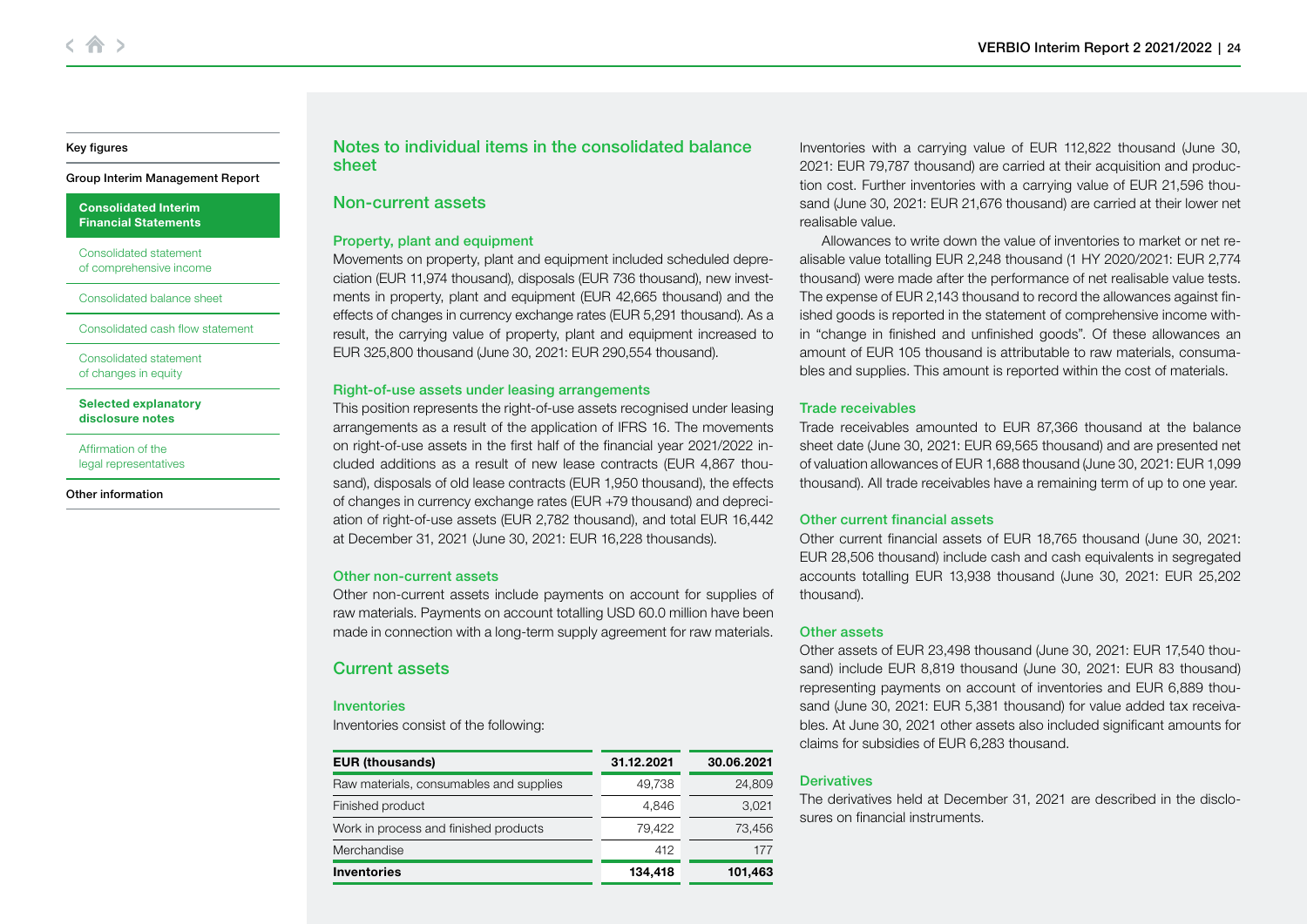#### [Group Interim Management Report](#page-4-0)

[Consolidated Interim](#page-14-0)  Financial Statements

Consolidated statement [of comprehensive income](#page-15-0)

[Consolidated balance sheet](#page-16-0)

[Consolidated cash flow statement](#page-18-0)

[Consolidated statement](#page-20-0)  of changes in equity

[Selected explanatory](#page-21-0)  disclosure notes

Affirmation of the [legal representatives](#page-28-0)

[Other information](#page-29-0)

#### Cash and cash equivalents

Cash and cash equivalents include unrestricted cash and cash equivalents of EUR 156,637 thousand (June 30, 2021: EUR 105,025 thousand).

## Equity and liabilities

### Other reserves

The other reserves include the effective portion of the cumulative change in fair value of forward commodity contracts that qualify as cash flow hedges, to the extent that these transactions had not yet been closed out by December 31, 2021. Cash flow hedges with a value of EUR 45,566 thousand were transferred from equity to the cost of materials in the reporting period as part of the cash flow hedge accounting (1 HY 2020/2021: EUR 1,430 thousand), whereby the reclassification in the cost of materials with effect on earnings is preceded in each case by a basis adjustment within inventories as a recycling of other comprehensive income. The change in the fair values of cash flow hedges thereafter amounted to EUR 48,292 thousand. Deferred tax assets of EUR 12,918 thousand have been recorded within other reserves at December 31, 2021 (June 30, 2021: EUR 7,109 thousand).

## Non-current liabilities

#### Deferred investment grants and subsidies

Movements on the investment grants and subsidies balance of EUR 1,745 thousand (June 30, 2021: EUR 2,172 thousand) result exclusively from the effect of scheduled releases to income.

#### Leass liabilities

The lease liabilities totalling EUR 16,712 include all obligations to make payments of instalments under lease arrangements recognised as a result of the application of IFRS 16. The lease liabilities at December 31, 2021 are split into non-current liabilities of EUR 12,129 thousand and current liabilities of EUR 4,583 thousand. Lease liabilities fell by EUR 1,969 thousand in the period from July 1, 2021 to December 31, 2021 as a result of lease payments of EUR 2,882 thousand and disposals of EUR 1,969 thousand. In the same period, lease liabilities increased as a result of currency exchange translation effects of EUR 77 thousand, additions of EUR 4,867 thousand and interest expenses of EUR 138 thousand.

## Current liabilities

#### Tax liabilities

Tax liabilities include obligations for trade taxes of EUR 23,131 thousand (June 30, 2021: EUR 8,624 thousand) and corporation taxes of EUR 16,180 thousand (June 30, 2021: EUR 10,368 thousand).

#### **Provisions**

Current provisions of EUR 9,732 thousand (June 30, 2021: EUR 9,656 thousand) primarily represent provisions recorded for expected losses on pending procurement and sales contracts.

### Financial instruments

Financial instruments originated by the Group classified as assets primarily consist of trade receivables, other financial assets and cash and cash equivalents, and are classified measured at amortised cost. Instruments originated by the Group classified as liabilities are primarily the reported amounts of financial liabilities, trade payables and other financial liabilities. Financial instruments originated by the Group on the equity and liabilities side of the balance sheet are also classified as measured at amortised cost.

Included in derivative financial instruments are instruments used to hedge price risks associated with procurement and sales transactions. Forward contracts have been entered into to hedge the supply price for rapeseed oil. Other forward contracts were entered into for the purchase of required bioethanol supplies. There were derivatives with a positive market value at December 31, 2021 amounting to EUR 69,080 thousand (June 30, 2021: EUR 44,172 thousand) and derivatives with negative market values which amounted to EUR 23,193 thousand (June 30, 2021: EUR 22,508 thousand). A discussion of the impact on the consolidated statement of comprehensive income is provided in the explanatory notes describing the result from forward commodity contracts and the description of other reserves.

The fair values of the derivatives are based on the following fair value hierarchy levels of the instruments: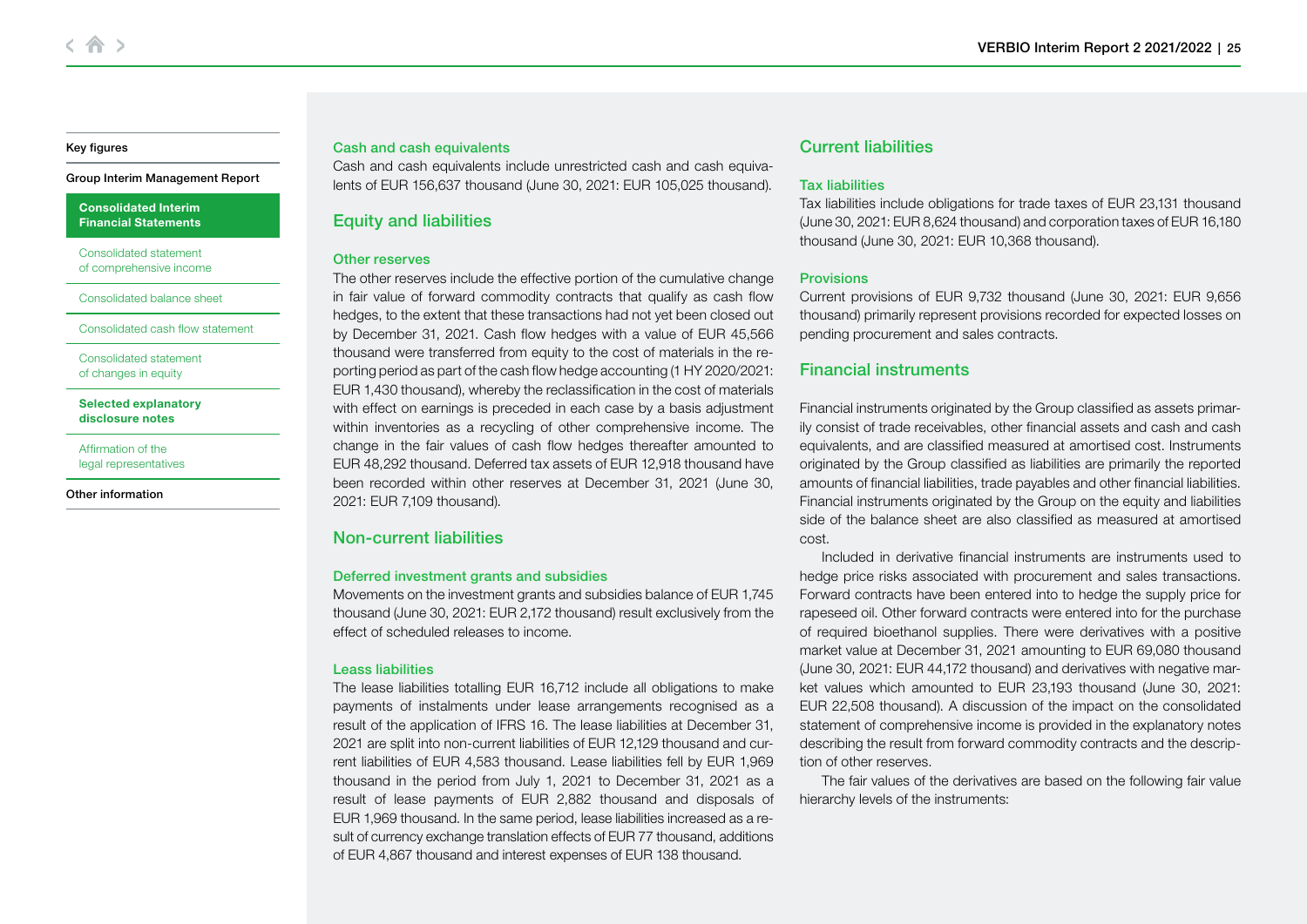#### [Group Interim Management Report](#page-4-0)

[Consolidated Interim](#page-14-0)  Financial Statements

Consolidated statement [of comprehensive income](#page-15-0)

[Consolidated balance sheet](#page-16-0)

[Consolidated cash flow statement](#page-18-0)

[Consolidated statement](#page-20-0)  of changes in equity

[Selected explanatory](#page-21-0)  disclosure notes

Affirmation of the [legal representatives](#page-28-0)

[Other information](#page-29-0)

- Level 1 (based on unadiusted quoted prices on active markets): assets of EUR 0 thousand (June 30, 2021: EUR 0 thousand), liabilities of EUR 0 thousand (June 30, 2021: EUR 1,968 thousand)
- Level 2 (use of valuation methods, directly observable market data): assets of EUR 69,080 thousand (June 30, 2021: EUR 44,172 thousand), liabilities of EUR 23,193 thousand (June 30, 2021: EUR 20,540 thousand)

There were no reclassifications between the individual levels of fair value hierarchy in the period from July 1, 2021 to December 31, 2021, or in the corresponding period in the previous year.

The carrying amounts of the Group's primary financial instruments are taken as approximations of their fair values, primarily due to their shortterm nature.

Further details on the determination of the fair values of individual financial instruments and their allocation to the different measurement categories are provided in note 9 "Disclosures on financial instruments" in the notes to the consolidated financial statements in the annual report 2020/2021.

## Other disclosures

#### Segment reporting

The risks and returns of the Group are primarily those of the Group's business segments. The VERBIO Group consists of the Biodiesel, Bioethanol and Other segments, in line with the Group's internal organisation and management structure. The Other segment is a collective segment that includes the Group's transport and logistics activities.

Segmentation on a geographical basis is not reported as this is not used for the VERBIO Group's internal management purposes.

#### Segments according to internal corporate management

Sales revenues are presented net of energy taxes of EUR 411 thousand (1 HY 2020/2021: EUR 1,002 thousand). The Biodiesel and Bioethanol segments generate revenue from the sale of goods. In the Other segment, revenues are generated through the rendering of services. The valuation and accounting methods used for segment reporting purposes and for the purposes of reporting transactions between reportable segments are identical to those used by the Group as a whole in preparing its consolidated financial statements.

The sales revenues of all segments in the reporting period were primarily generated in Germany and Europe. In the first half of the financial year 2021/2022 the Biodiesel segment generated sales revenues in North America from the sale of biodiesel totalling EUR 64.9 million (1 HY 2020/2021: EUR 44.3 million) from production at the biodiesel plant in Canada.

Disclosures concerning how seasonal and cyclical factors affected the business activities of the Group's segments in the interim period are made in the Group interim management report in the section "Economic and political environment".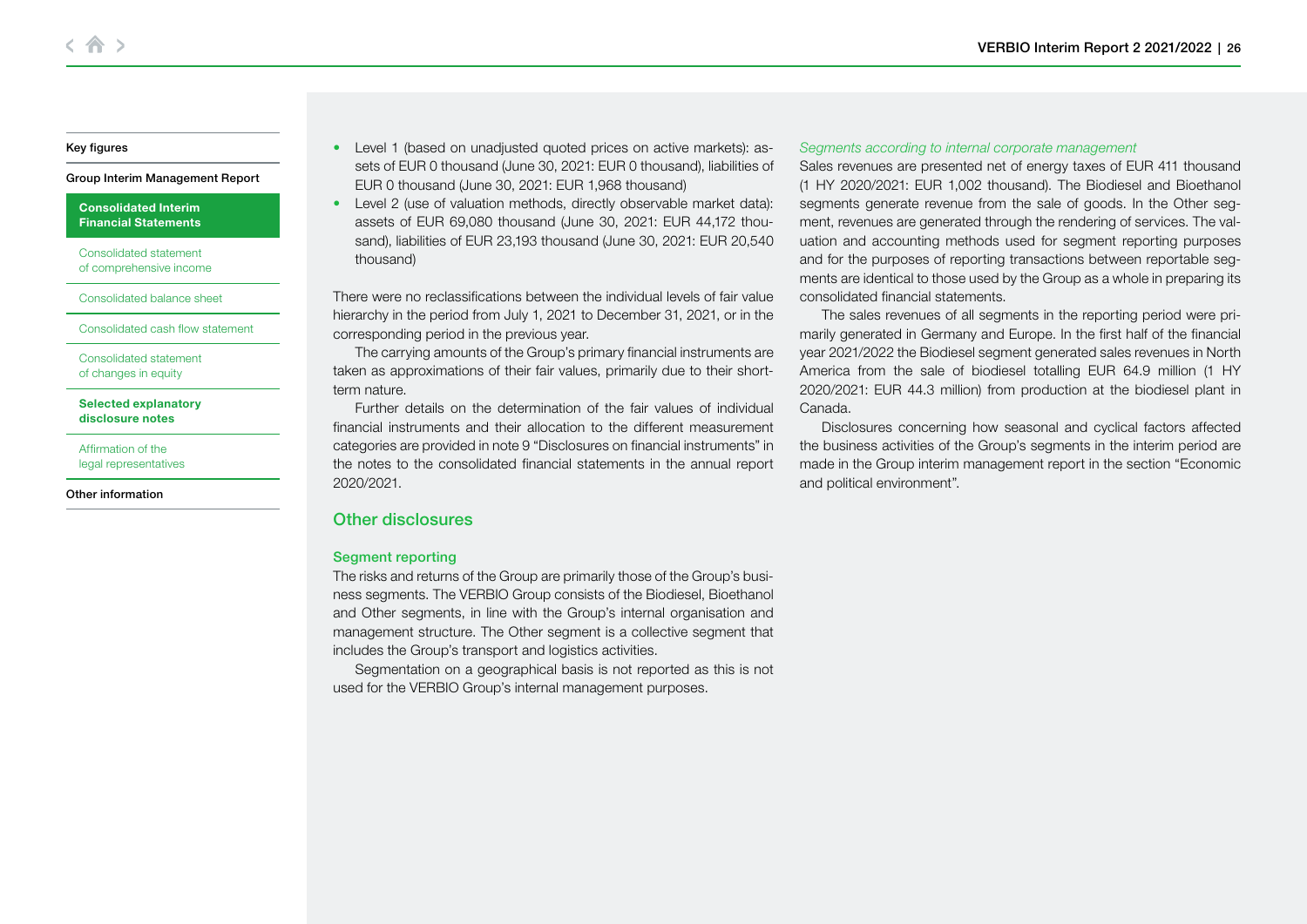## Segment reporting for the period July 1, 2021 to December 31, 2021

|  |  | Group Interim Management Report |
|--|--|---------------------------------|
|--|--|---------------------------------|

[Consolidated Interim](#page-14-0)  Financial Statements

Consolidated statement [of comprehensive income](#page-15-0)

[Consolidated balance sheet](#page-16-0)

[Consolidated cash flow statement](#page-18-0)

[Consolidated statement](#page-20-0)  of changes in equity

[Selected explanatory](#page-21-0)  disclosure notes

Affirmation of the [legal representatives](#page-28-0)

[Other information](#page-29-0)

| <b>EUR (thousands)</b>                               | <b>Biodiesel</b>   |                    | <b>Bioethanol</b>  |                    | Other              |                    | Group              |                    |
|------------------------------------------------------|--------------------|--------------------|--------------------|--------------------|--------------------|--------------------|--------------------|--------------------|
|                                                      | 1 HY 2021/<br>2022 | 1 HY 2020/<br>2021 | 1 HY 2021/<br>2022 | 1 HY 2020/<br>2021 | 1 HY 2021/<br>2022 | 1 HY 2020/<br>2021 | 1 HY 2021/<br>2022 | 1 HY 2020/<br>2021 |
| Sales revenues                                       | 585,680            | 321,207            | 217,727            | 153,144            | 10,078             | 8,157              | 813,485            | 482,508            |
| Change in finished and unfinished<br>goods           | 9,518              | 5,291              | $-1,883$           | 6,780              | 0                  | $\mathbf{0}$       | 7,635              | 12,071             |
| Capitalised production of own plant<br>and equipment | 100                | 154                | 1,475              | 511                | 0                  | $\mathbf{0}$       | 1,575              | 665                |
| Other operating income                               | 3,758              | 1,512              | 6,483              | 5,667              | 392                | 230                | 10,633             | 7,409              |
| Cost of materials                                    | $-416,642$         | $-281,189$         | $-127,731$         | $-87,897$          | $-4,790$           | $-3,696$           | $-549,163$         | $-372,782$         |
| Personnel expenses                                   | $-10,210$          | $-8,723$           | $-17,163$          | $-13,160$          | $-2,820$           | $-2,273$           | $-30,193$          | $-24,156$          |
| Depreciation and amortisation                        | $-5,135$           | $-5,531$           | $-8,723$           | $-9,030$           | $-991$             | $-843$             | $-14,849$          | $-15,404$          |
| Other operating expenses                             | $-12,295$          | $-10,710$          | $-16,227$          | $-13,790$          | $-1,291$           | $-946$             | $-29,813$          | $-25,446$          |
| Result from commodity forward<br>contracts           | $-41,602$          | $-69-$             | 4,655              | 244                | 0                  | $\overline{0}$     | $-36,947$          | 175                |
| <b>Segment result</b>                                | 113,172            | 21,942             | 58,613             | 42,469             | 578                | 629                | 172,363            | 65,040             |
| Financial result                                     | $-267$             | $-283$             | $-207$             | $-260$             | $-4$               | $-6$               | $-478$             | $-549$             |
| <b>Result before taxes</b>                           | 112,905            | 21,659             | 58,406             | 42,209             | 574                | 623                | 171,885            | 64,491             |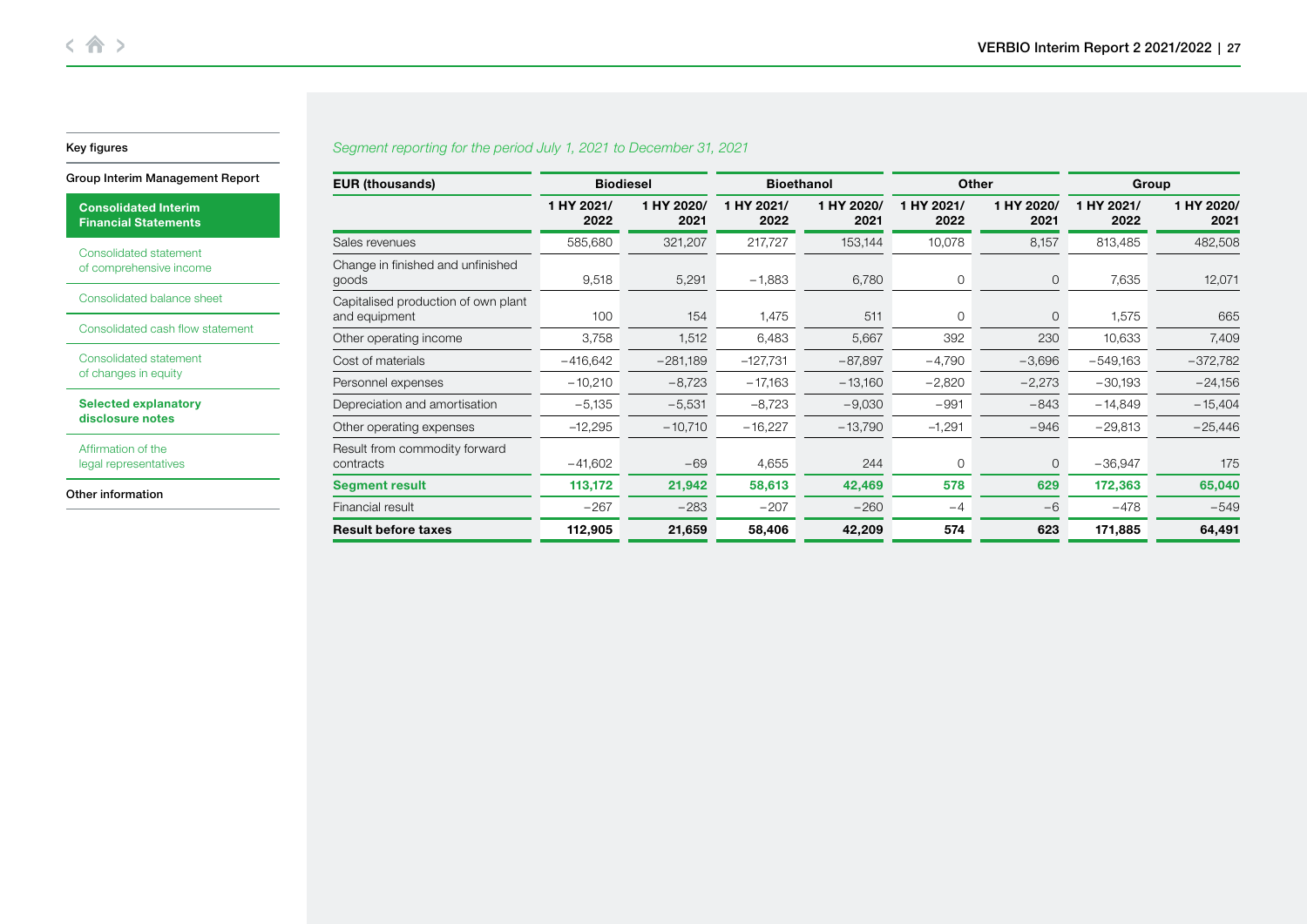#### Reconciliation

#### [Group Interim Management Report](#page-4-0)

[Consolidated Interim](#page-14-0)  Financial Statements

Consolidated statement [of comprehensive income](#page-15-0)

[Consolidated balance sheet](#page-16-0)

[Consolidated cash flow statement](#page-18-0)

[Consolidated statement](#page-20-0)  of changes in equity

[Selected explanatory](#page-21-0)  disclosure notes

Affirmation of the [legal representatives](#page-28-0)

[Other information](#page-29-0)

| <b>EUR (thousands)</b>                               | <b>Total segments</b> |                    | Intersegment revenues and ex-<br>penses |                    | Group              |                    |  |
|------------------------------------------------------|-----------------------|--------------------|-----------------------------------------|--------------------|--------------------|--------------------|--|
|                                                      | 1 HY 2021/<br>2022    | 1 HY 2020/<br>2021 | 1 HY 2021/<br>2022                      | 1 HY 2020/<br>2021 | 1 HY 2021/<br>2022 | 1 HY 2020/<br>2021 |  |
| Sales revenues                                       | 813,485               | 482,508            | $-4,338$                                | $-3,414$           | 809,147            | 479,094            |  |
| Change in finished and unfinished products           | 7,635                 | 12,071             | 0                                       | 0                  | 7,635              | 12,071             |  |
| Capitalised production of own plant and<br>equipment | 1,575                 | 665                | 0                                       | 0                  | 1,575              | 665                |  |
| Other operating income                               | 10,633                | 7,409              | $-172$                                  | $-128$             | 10,461             | 7,281              |  |
| Cost of materials                                    | $-549,163$            | $-372,782$         | 1,046                                   | 859                | $-548,117$         | $-371,923$         |  |
| Personnel expenses                                   | $-30,193$             | $-24,156$          | $\mathbf 0$                             | $\overline{0}$     | $-30,193$          | $-24,156$          |  |
| Depreciation and amortisation                        | $-14,849$             | $-15,404$          | $\mathbf 0$                             | 0                  | $-14,849$          | $-15,404$          |  |
| Other operating expenses                             | $-29,813$             | $-25,446$          | 3,464                                   | 2,683              | $-26,349$          | $-22,763$          |  |
| Result from commodity forward contracts              | $-36,947$             | 175                | $\mathbf 0$                             | 0                  | $-36,947$          | 175                |  |
| <b>Segment result</b>                                | 172,363               | 65,040             | $\mathbf 0$                             | 0                  | 172,363            | 65,040             |  |
| Financial result                                     | $-478$                | $-549$             | 0                                       | 0                  | $-478$             | $-549$             |  |
| <b>Result before taxes</b>                           | 171,885               | 64,491             | 0                                       | 0                  | 171,885            | 64,491             |  |

#### Contingent liabilities and other financial commitments

#### **Litigation**

There are no open litigation issues that present a significant risk to VERBIO at December 31, 2021.

Further details are provided in the notes to the consolidated financial statements for the 2020/2021 financial year.

### Order commitments

Open purchase obligations for investments total EUR 51,099 thousand at December 31, 2021 (June 30, 2021: EUR 24,196 thousand).

#### Disclosures concerning related persons and entities

Detailed information on the nature of relationships with related persons and entities is provided in the related party disclosures in the notes to the consolidated financial statements for the financial year 2020/2021. There were no significant changes to the nature and scale of transactions with related persons and entities.

#### Significant events subsequent to the end of the reporting period

There have been no significant events with an effect on the net assets and financial position since December 31, 2021.

## Audit of the interim financial statements and the interim management report

These condensed interim consolidated financial statements and the interim management report have not been audited or been subject to review by auditors.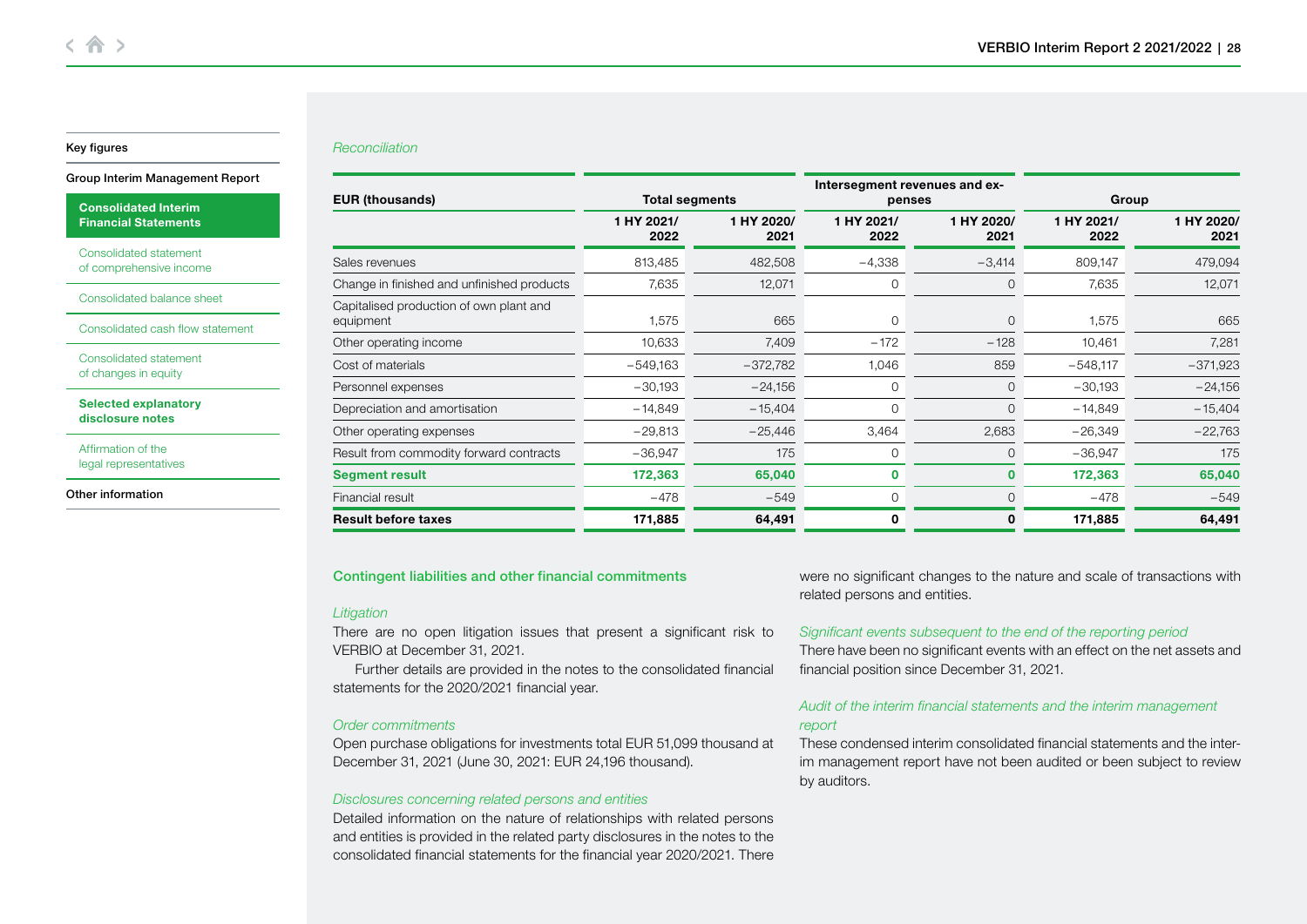#### <span id="page-28-0"></span>[Group Interim Management Report](#page-4-0)

[Consolidated Interim](#page-14-0)  Financial Statements

Consolidated statement [of comprehensive income](#page-15-0)

[Consolidated balance sheet](#page-16-0)

[Consolidated cash flow statement](#page-18-0)

[Consolidated statement](#page-20-0)  of changes in equity

[Selected explanatory](#page-21-0)  disclosure notes

Affirmation of the legal representatives

[Other information](#page-29-0)

Affirmation of the legal representatives

We affirm that to the best of our knowledge, and in accordance with the applicable accounting principles, the consolidated financial statements give a true and fair view of the net assets, financial position and results of operation of the Group, and that the Group management report includes a fair presentation of the development and performance of the business and the position of the Group, together with a description of the principal opportunities and risks associated with the expected development of the Group.

Leipzig, February 10, 2022

Claus Sauter Chairman of the management board

Prof. Dr. Oliver Lüdtke Vide-chairman of the

management board

Theodor Niesmann Member of the management board

<u>EL</u>

Bernd Sauter Member of the management board

Jefa flick

Stefan Schreiber Member of the management board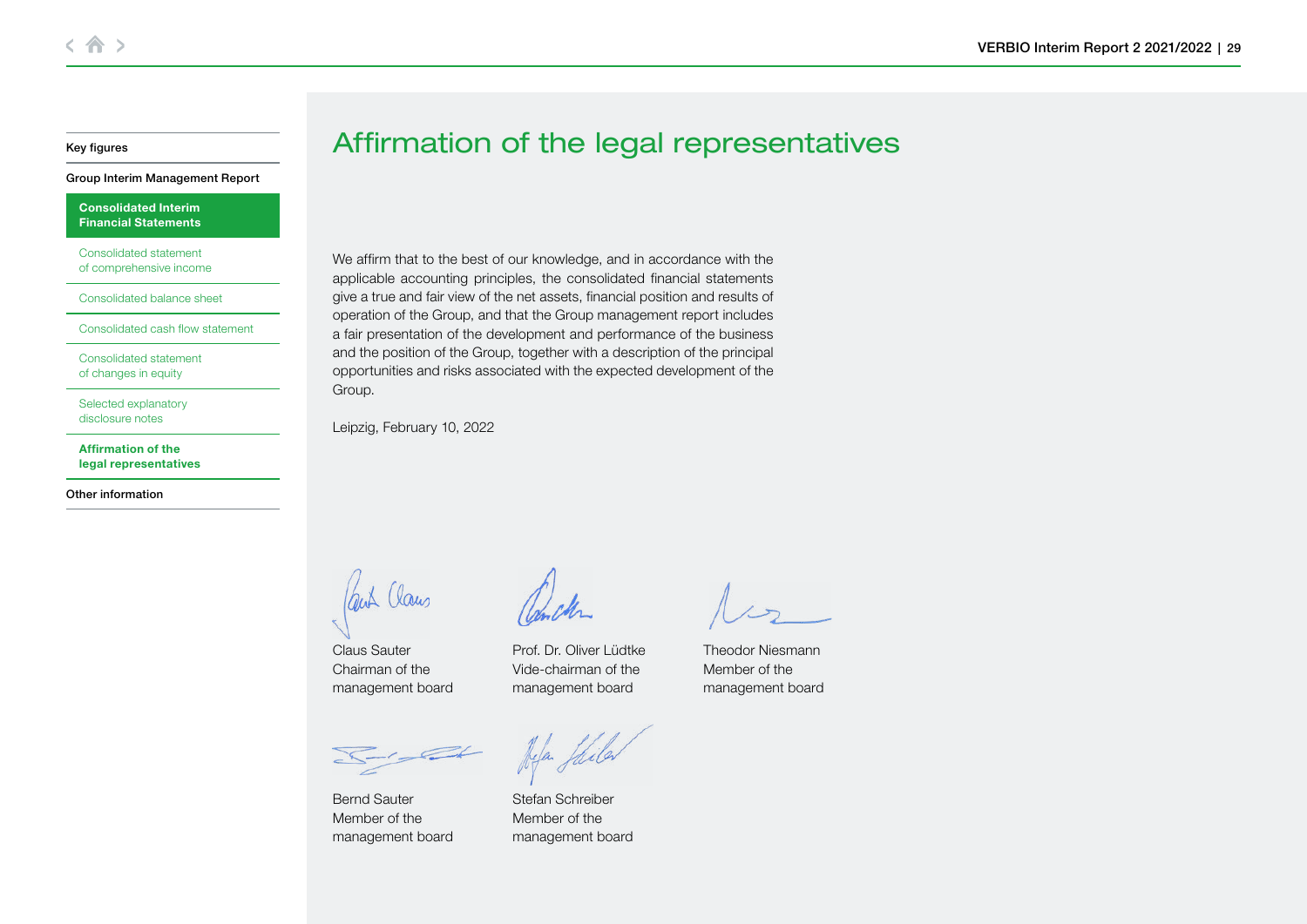<span id="page-29-0"></span>[Group Interim Management Report](#page-4-0)

[Consolidated Interim](#page-14-0)  Financial Statements

Other information

Executive bodies

[Financial calendar](#page-31-0)

[Contact address and imprint](#page-31-0)

## Executive bodies of the Company

## Management Board



Responsible for strategic corporate development, business development, sales and trading, procurement of liquid primary products, contract management, finance and accounting, taxes, press and publicity, investor relations, legal matters and compliance.



Prof. Dr. Oliver Lüdtke

Management Board, Bioethanol/ Biomethane Vice-Chairman of the

Management Board

Responsible for the Bioethanol/Biomethane segment (production<sup>1)</sup>, plant construction<sup>1)</sup>, technical investment planning<sup>1)</sup>, research and development<sup>1)</sup>, procurement of auxiliary materials and media<sup>1)</sup>, data protection<sup>2)</sup> and occupational safety<sup>1)</sup>, controlling and risk management2).



Theodor Niesmann Management Board, Biodiesel

Responsible for the Biodiesel segment (production<sup>1)</sup>, plant construction<sup>1)</sup>, technical investment planning<sup>1)</sup>, research and development<sup>1)</sup>, procurement of auxiliary materials and media<sup>1)</sup> and occupational safety<sup>1</sup>), human relations<sup>2</sup>, quality management<sup>2</sup>, occupational safety<sup>1)</sup> and  $|T^2|$ .



Bernd Sauter Management Board, Procurement and **Logistics** 

Responsible for procurement of solid raw materials<sup>2</sup>, transport and logistics<sup>2</sup>, storage<sup>2</sup>, vehicle fleet and buildings management, occupational safety<sup>1)</sup> and insurance<sup>2)</sup>.



Stefan Schreiber Management Board, North America

Responsible for North America (sales, trading, procurement of fluid materials, procurement of media and consumables, contract processing, finance and accounting, taxes, personnel, public relations, marketing, legal, business development, compliance, controlling and risk management, insurance).

1) Worldwide (segment-specific responsibility) 2) Group-wide (cross-segment responsibility)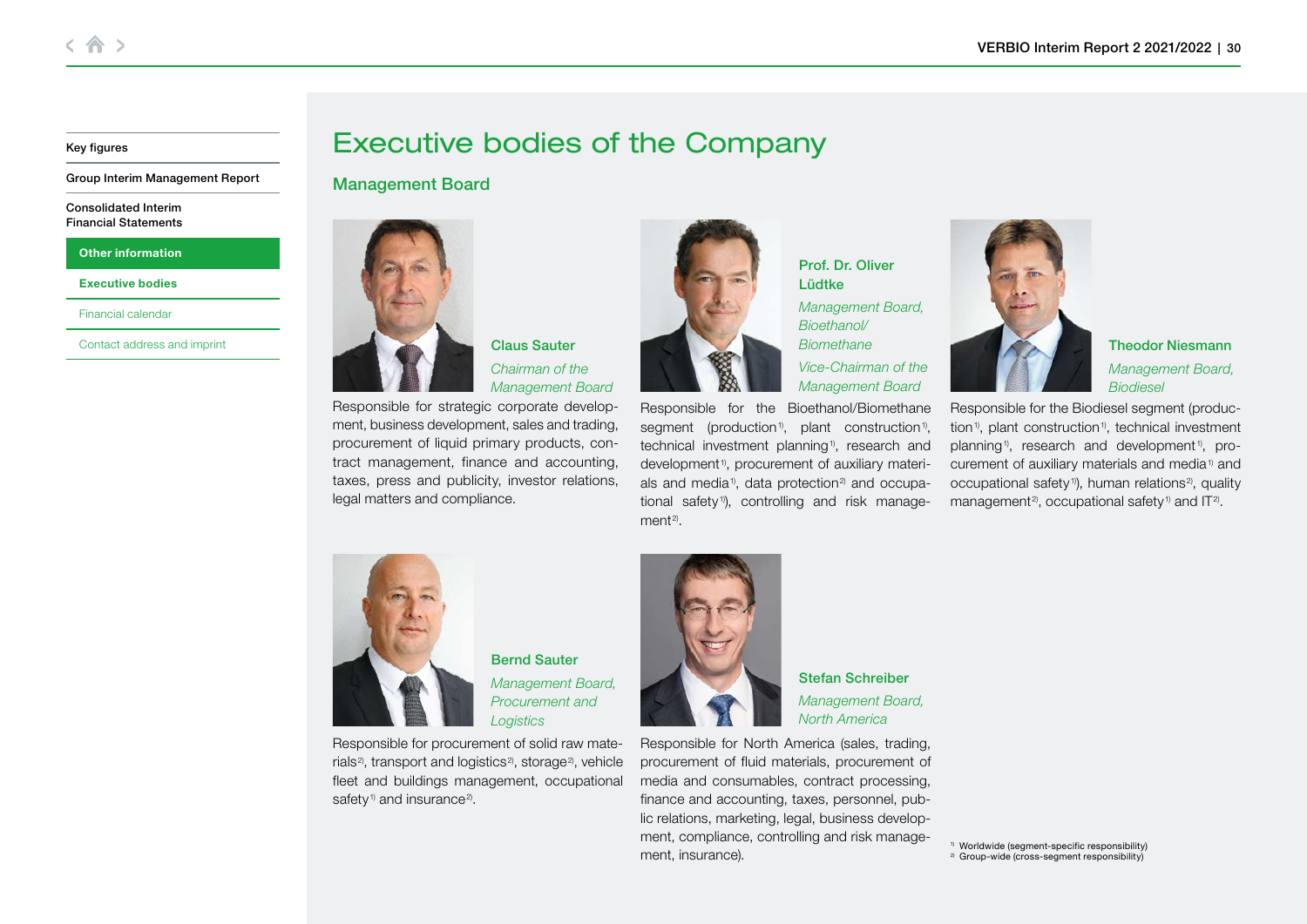[Group Interim Management Report](#page-4-0)

[Consolidated Interim](#page-14-0)  Financial Statements

[Other information](#page-29-0)

[Executive bodies](#page-29-0)

[Financial calendar](#page-31-0)

[Contact address and imprint](#page-31-0)



Supervisory Board

Alexander von Witzleben Chairman of the Supervisory Board

- President of the Board of Directors Feintool International Holding AG, Lyss, Switzerland
- President of the Board of Directors and CEO Arbonia AG, Arbon, Switzerland
- Member of the Board of Directors Artemis Holding AG, Aarburg, Switzerland
- Chairman of the Supervisory Board PVA TePla AG, Wettenberg
- Member of the Supervisory Board Siegwerk Druckfarben AG & Co. KGaA, Siegburg
- Member of the advisory committee Kaefer Isoliertechnik GmbH & Co. KG, Bremen



Ulrike Krämer Vice-Chairman of the Supervisory Board

German Certified Public Auditor and German Certified Tax Advisor, Ludwigsburg



Dr. Klaus Niemann Member of the Supervisory Board

Chemist, Oberhausen Shareholder and Managing Director, Reftec consult, Oberhausen